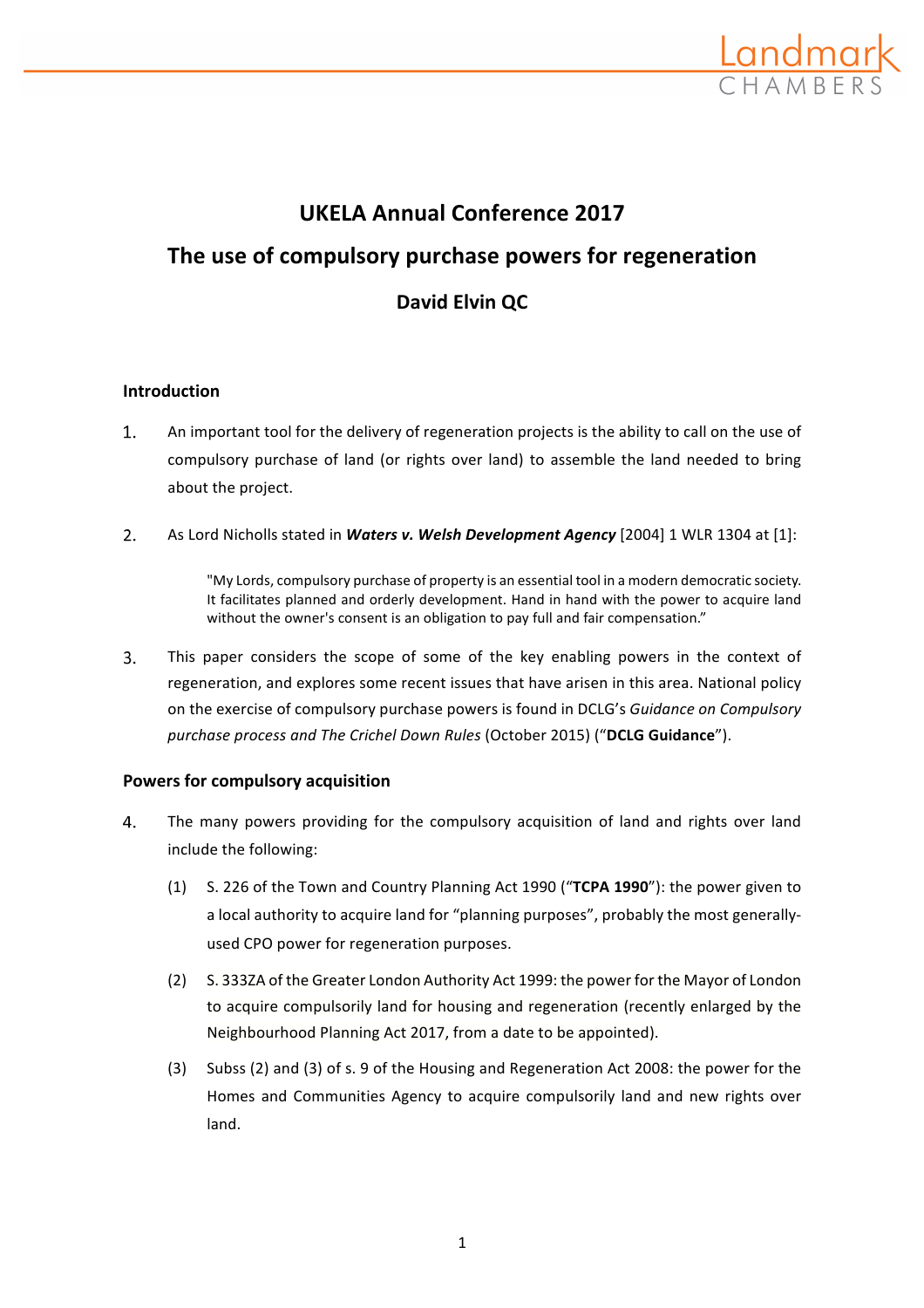

- (4) The general power of compulsory purchase at s. 121 of the Local Government Act 1972: the power for local authorities in conjunction with other enabling powers to acquire land for a stated purpose. E.g. A local authority can compulsorily acquire land for public libraries and museums under s. 121 of the Local Government Act 1972, using ss. 7 or 12 of the Public Libraries and Museums Act 1964. (Note that this power cannot be used for the purposes specified in s.  $120(1)(b)$  of the LGA 1972, i.e. the benefit, improvement or development of the council's area $^1$ . Councils may use their acquisition powers under the TCPA 1990 for these purposes).
- (5) S. 142 of the Local Government, Planning and Land Act 1980 empowers an urban development corporation to acquire land for securing the regeneration of the relevant urban development area.
- (6) S. 17 of the Housing Act 1985 empowers local housing authorities to acquire land, houses or other properties by compulsion for the provision of housing accommodation. Part IX of the HA 1985 is specifically concerned with compulsory powers in respect of slum clearance.
- (7) S. 93(2) of the Local Government and Housing Act 1989 can be used by authorities to acquire compulsorily premises consisting of, or including, housing accommodation to achieve or secure their improvement or repair; for their proper and effective management and use; or for the wellbeing of residents in the area.
- (8) S. 93(4) of the LGHA 1989 can be used by authorities to acquire compulsorily land and buildings for the purpose of improving the amenities in a "Renewal Area".
- (9) Compulsory purchase orders can also be made by local authorities under ss. 29 and 300 of the HA 1985 and s. 34 of the Housing Associations Act 1985.
- (10) A local authority can compulsorily acquire land to improve its appearance or condition. For instance, a local authority can use their compulsory purchase powers under s. 89(5) of the National Parks and Access to the Countryside Act 1949 for this purpose.
- (11) A local authority can make a compulsory purchase order for educational purposes using its powers under s. 530 of the Education Act 1996.
- (12) Airport operators can compulsorily acquire under s. 59 of the Airports Act 1986.
- (13) S. 47 of the Planning (Listed Buildings & Conservation Areas) Act 1990 gives an authority compulsory powers to acquire a listed building in need of repair.
- (14) There are powers of compulsory purchase as part of the DCO procedures for nationally significant infrastructure in the Planning Act 2008.

 $^{\rm 1}$  See **R** (Barnsley Metropolitan Borough Council) v Secretary of State for Communities and Local Government  $\rm [2013]$ P.T.S.R. 23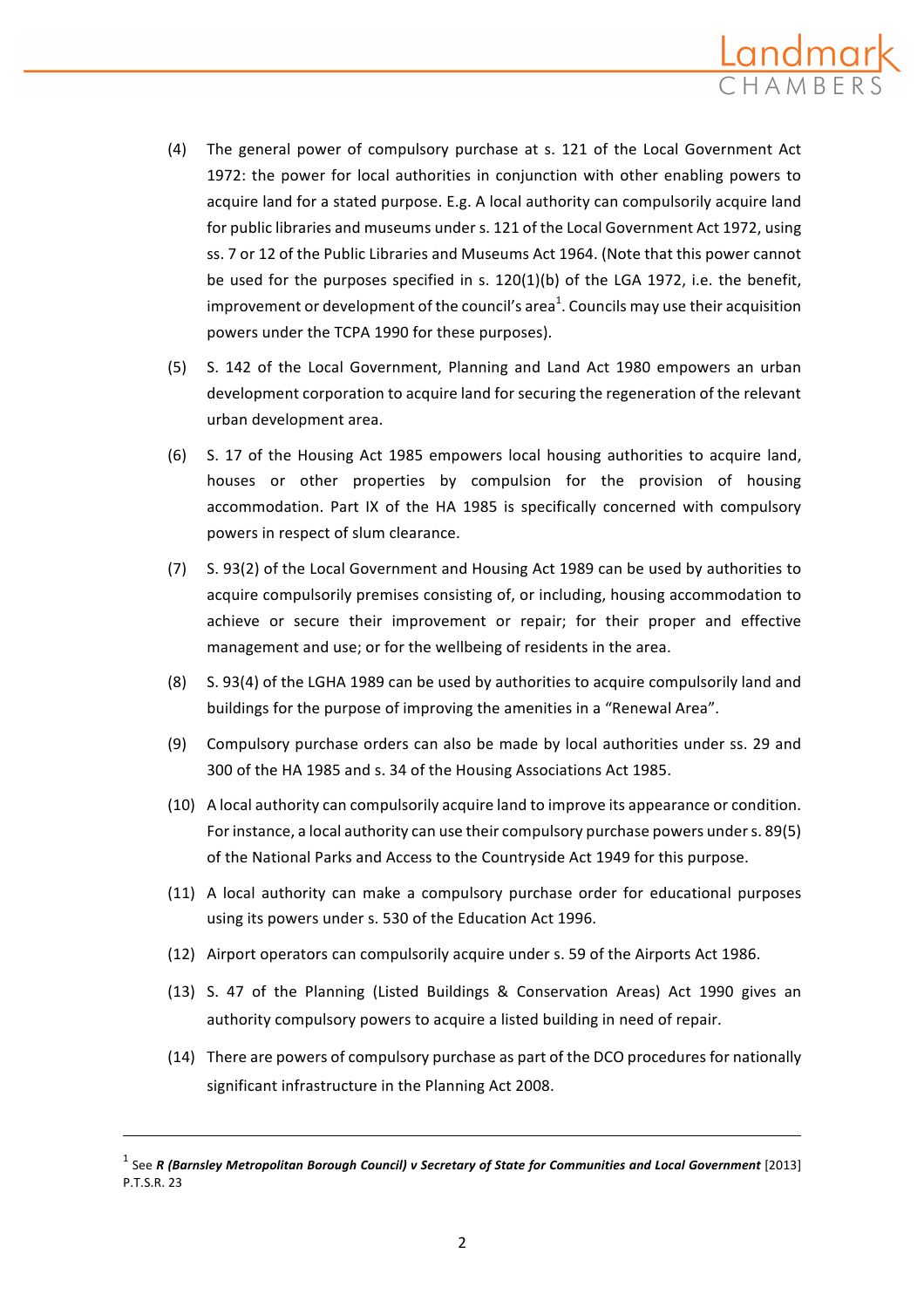

- 5. The provisions of s. 226 of the 1990 Act are explored in more detail below.
- 6. Note that there are also provisions which, in a manner related to compulsory purchase, allow third party rights to be overridden in order to allow development to take place where land is acquired or held for planning purposes: see ss. 203-206 of the Housing and Planning Act 2016 $^2$ .

## **Examples of cases in which the use of CPO may be used**

- $7<sub>1</sub>$ The circumstances in which CPOs may be used in regeneration projects are wide. Some examples of compulsory acquisition include:
	- (1) wide scale acquisition of land and rights to enable delivery of the project e.g. the London Borough of Islington (Ashburton Grove and Lough Road, Islington) Compulsory Purchase Order 2002 which delivered the land for the Emirates Stadium for Arsenal FC and related development and the Liverpool City Council (Paradise Street Development Area, Liverpool) Compulsory Purchase Order 2003 which enabled the redevelopment of Liverpool City Centre (Liverpool One);
	- (2) the acquisition of limited land and rights to facilitate the development of land needed to deliver a wide site e.g. the provision of accesses at Southall Gasworks, the Mayor of London's first CPO in 2015);
	- (3) the acquisition of land to remedy harmful aspects of the regeneration e.g. Land Authority for Wales (Gwent Levels Wetlands Reserve, Newport) Compulsory Purchase Order 1997 to acquire compensatory habitat for the loss of 500-acres of wild bird habitats in the Taff Ely estuary as a result of the Cardiff Bay Barrage<sup>3</sup> or the supplementary CPO in Liverpool to replace the fire station displaced by the Paradise Street CPO;
	- (4) the acquisition of land and rights to deliver major infrastructure projects, e.g. ss. 6 and 7 of the Crossrail Act 2008 or ss. 4-11 of the High Speed Rail (London – West Midlands) Act 2017.

 $^2$  Replacing s. 237 of the TCPA 1990. S. 206 quaintly provides that "Schedule 19 gets rid of legislation replaced by sections 203 and 204".

 $3$  **Waters** in CA [2003] Env. L.R. 15 Carnwath LJ paras. 4-16 for the factual background.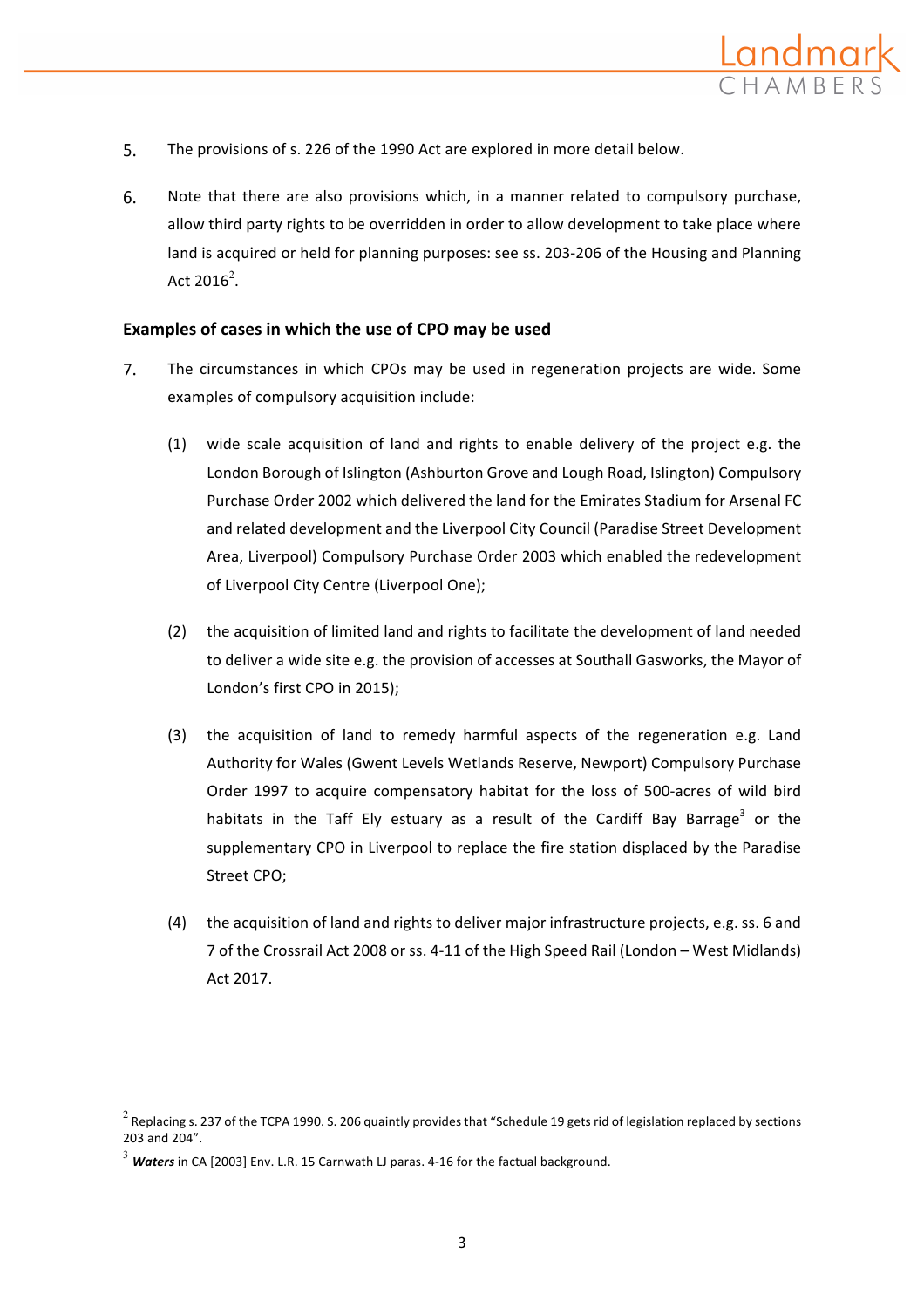

## **Section 226 TCPA 1990**

8. S. 226 of the TCPA 1990 provides:

> " $(1)$  A local authority to whom this section applies shall, on being authorised to do so by the Secretary of State, have power to acquire compulsorily any land in their area  $-$

(a) if the authority think that the acquisition will facilitate the carrying out of development, re-development or improvement on or in relation to the land; or

(b) which is required for a purpose which it is necessary to achieve in the interests of the proper planning of an area in which the land is situated.

(1A) But a local authority must not exercise the power under paragraph (a) of subsection  $(1)$ unless they think that the development, re-development or improvement is likely to contribute to the achievement of any one or more of the following objects-

(a) the promotion or improvement of the economic well-being of their area;

- (b) the promotion or improvement of the social well-being of their area;
- (c) the promotion or improvement of the environmental well-being of their area.
- …

(3) Where a local authority exercise their power under subsection (1) in relation to any land, they shall, on being authorised to do so by the Secretary of State, have power to acquire compulsorily—

(a) any land adjoining that land which is required for the purpose of executing works for facilitating its development or use; or

(b) where that land forms part of a common or open space or fuel or field garden allotment, any land which is required for the purpose of being given in exchange for the land which is being acquired.

(4) It is immaterial by whom the local authority propose that any activity or purpose mentioned in subsection  $(1)$  or  $(3)(a)$  should be undertaken or achieved (and in particular the local authority need not propose to undertake an activity or to achieve that purpose themselves)."

9. The purpose of the s. 226 power is explained at para. 65 of the DCLG Guidance:

> "This power is intended to provide a positive tool to help acquiring authorities with planning powers to assemble land where this is necessary to implement proposals in their Local Plan or where strong planning justifications for the use of the power exist. It is expressed in wide terms and can therefore be used to assemble land for regeneration and other schemes where the range of activities or purposes proposed mean that no other single specific compulsory purchase power would be appropriate".

10. Para. 66 restricts the use of the general power:

> "This power should not be used in place of other more appropriate enabling powers. The statement of reasons accompanying the order should make clear the justification for the use of this specific power. In particular, the Secretary of State may refuse to confirm an order if he considers that this general power is or is to be used in a way intended to frustrate or overturn the intention of Parliament by attempting to acquire land for a purpose which had been explicitly excluded from a specific power."

S. 226(1)(a) enables acquiring authorities with planning powers to acquire land if they 11.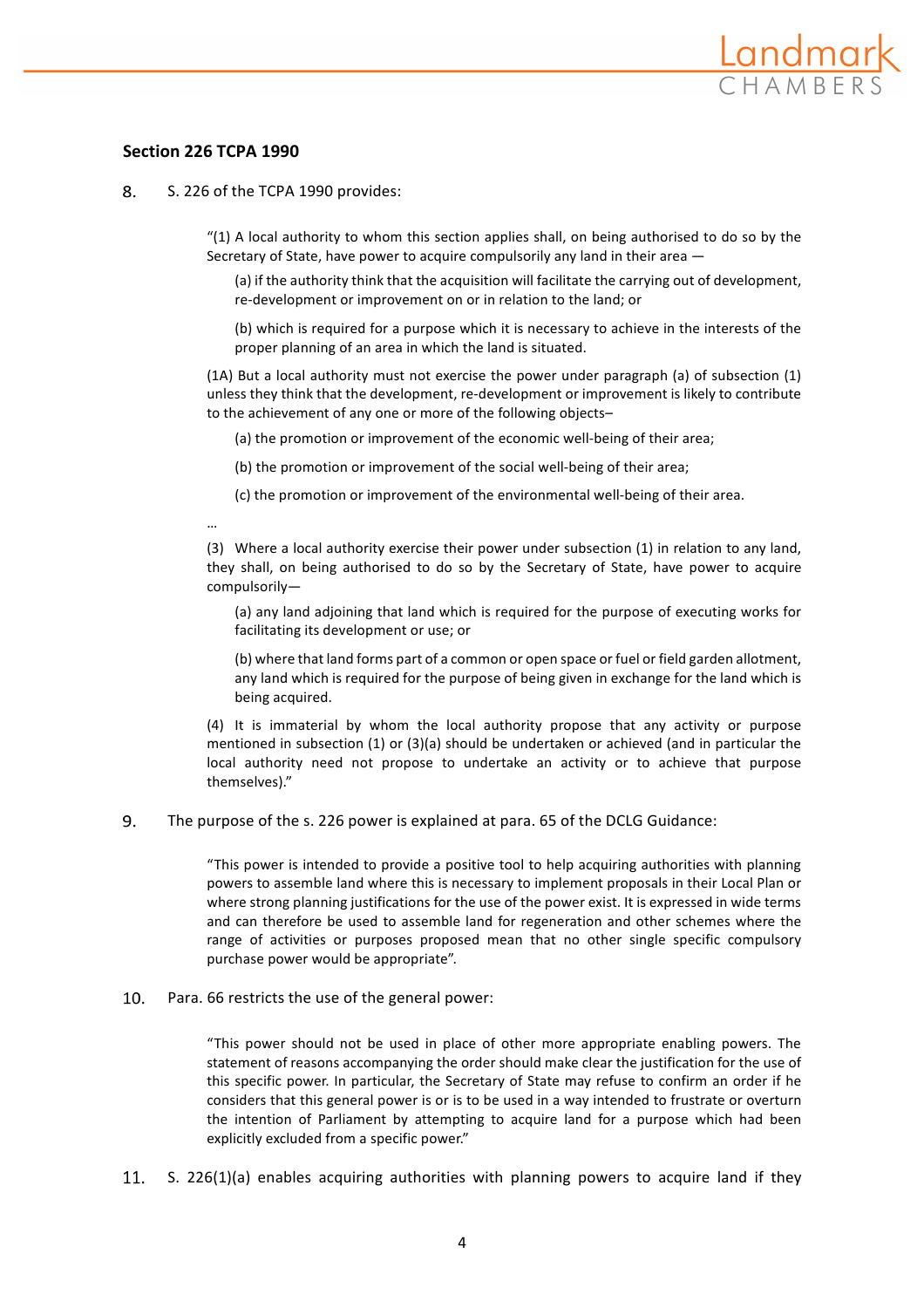

"think" that it will facilitate the carrying out of development<sup>4</sup>, redevelopment or improvement on, or in relation to, the land being acquired and it is not certain that they will be able to acquire it by agreement. The wide power in s. 226(1)(a) is subject to s. 226(1A) which restricts the exercise of the power unless the authority thinks that the proposed development, redevelopment or improvement is likely to contribute to achieving the promotion or improvement of the economic, social or environmental well-being of its administrative area<sup>5</sup>.

 $12.$ Para. 76 sets out the key requirements to obtain the Secretary of State's confirmation of a CPO under s. 226 $<sup>6</sup>$ :</sup>

#### "What factors will the Secretary of State take into account in deciding whether to confirm an order under section 226(1)(a)?

Any decision about whether to confirm an order made under section  $226(1)(a)$  will be made on its own merits, but the factors which the Secretary of State can be expected to consider include:

- whether the purpose for which the land is being acquired fits in with the adopted Local Plan for the area or, where no such up to date Local Plan exists, with the draft Local Plan and the National Planning Policy Framework
- the extent to which the proposed purpose will contribute to the achievement of the promotion or improvement of the economic, social or environmental wellbeing of the area
- whether the purpose for which the acquiring authority is proposing to acquire the land could be achieved by any other means. This may include considering the appropriateness of any alternative proposals put forward by the owners of the land, or any other persons, for its reuse. It may also involve examining the suitability of any alternative locations for the purpose for which the land is being acquired."
- $13<sub>1</sub>$ The existence of a planning permission will not in itself be sufficient to establish that the public interest will be best served by the confirmation of the order. For example, demonstrating that there are no likely impediments to the delivery of the scheme may frequently involve identifying a preferred developer to carry out the development, which in turn may necessitate consideration of issues such as procurement, best value, adequacy of funding and resources to deliver the project as well as the negotiation of a CPO indemnity agreement and a development agreement.
- 14. S. 226(1)(b) of the TCPA 1990 gives an authority the power to acquire land in their area which is required for a purpose which it is necessary to achieve in the interests of the proper planning of an area in which the land is situated. As recognised by the GPDO Guidance at para. 67, the potential scope of this power is broad, and it is intended to be used primarily

 $4$  As defined in section 55 of Town and Country Planning Act 1990.

 $<sup>5</sup>$  See DCLG Guidance at para. 73.</sup>

 $^6$  There is similar specific guidance for the other main statutory powers of CPO.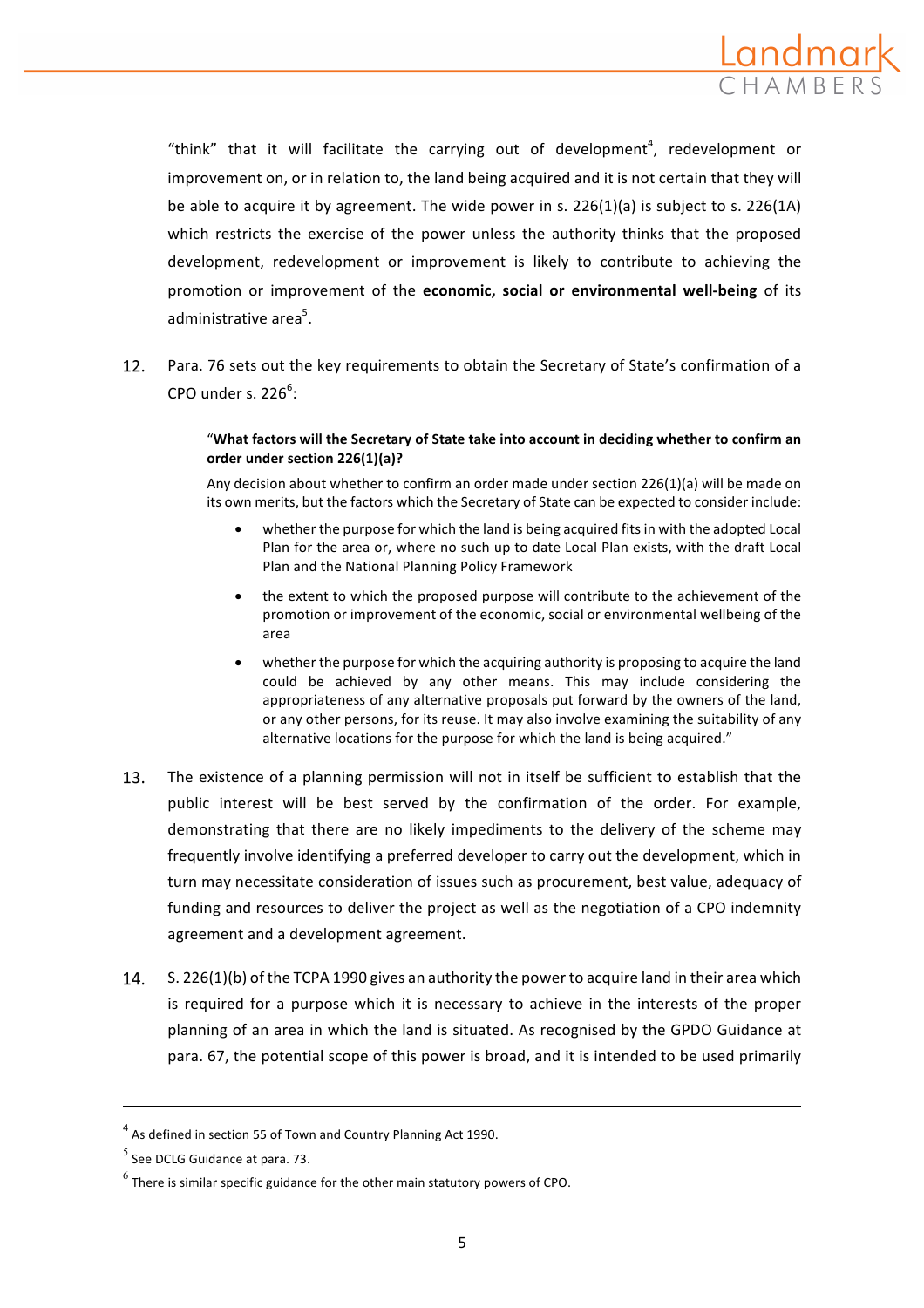

to acquire land which is not required for development, redevelopment or improvement, or as part of such a scheme.

# *Legal requirements*

- 15. Until *R* (Sainsbury's Supermarkets Ltd) v. Wolverhampton CC [2011] 1 A.C. 437 and *R* (Argos Ltd) v. Birmingham CC [2012] J.P.L. 401 there was little direct authority on the current, wider scope of s. 226<sup>7</sup> following the amendments in the 2004 Act. An authority only now needs show that it "thinks" that "the acquisition will facilitate" the proposed redevelopment etc. and that such redevelopment etc is likely to contribute to the achievement of the promotion of well-being of their area in one or more of the three senses specified.
- 16. Ouseley J. held in *Argos* that the reference to "development, redevelopment and improvement" is plainly to the development described in the CPO, and is not tied to any particular permission or scheme:

"141. In my judgment, the language of section  $226(1A)$  does not have the significance Mr Lockhart-Mummery seeks to put on it in support of his argument that the court should consider contextual or extraneous material in interpreting the CPO. Granted that "the development, redevelopment or improvement" refers back to section  $226(1)(a)$ , it can mean no more than the development, redevelopment or improvement, the carrying out of which the authority thinks acquisition must facilitate, and that is not tied to any particular planning permission or development scheme. It is instead the development, the carrying out of which the compulsory purchase acquisition power has been used to facilitate. That development is the development described in the CPO. The definite article, "the" in section  $226(1A)$  is no more than the means of referring to whatever development the acquiring authority has thought a CPO would facilitate. That is to be found in the CPO itself."

- $17<sub>1</sub>$ Accordingly, changes to a scheme after the CPO is confirmed but before vesting pursuant to the CPO can be made provided they fall within the purpose of the CPO as set out in the CPO itself.
- 18. In exercising the s. 226 power, the authority must be satisfied that the development, redevelopment or improvement is likely to contribute to the achievement of the promotion of the economic, social or environmental well-being of the area. This links the power of compulsory purchase to the local authority's general "well-being" powers under s. 2 of the Local Government Act 2000, which allow local authorities to undertake a wide range of activities for the benefit of their local area and to improve the quality of life of local residents, businesses and those who commute to or visit the area.
- 19. The s. 226(1A) criteria are intended to be more flexible than those formerly in s.226(2). In Argos at para. 139 Ouseley J. stated:

<u> 1989 - Johann Stoff, fransk politik (f. 1989)</u>

 $^7$  On the former version of the power see **R** v. Secretary of State ex p. Leicester CC (1987) 55 P. & C.R. 364, Sharkey v. **Secretary of State** [1992] 2 P.L.R. 11, at 18-19 and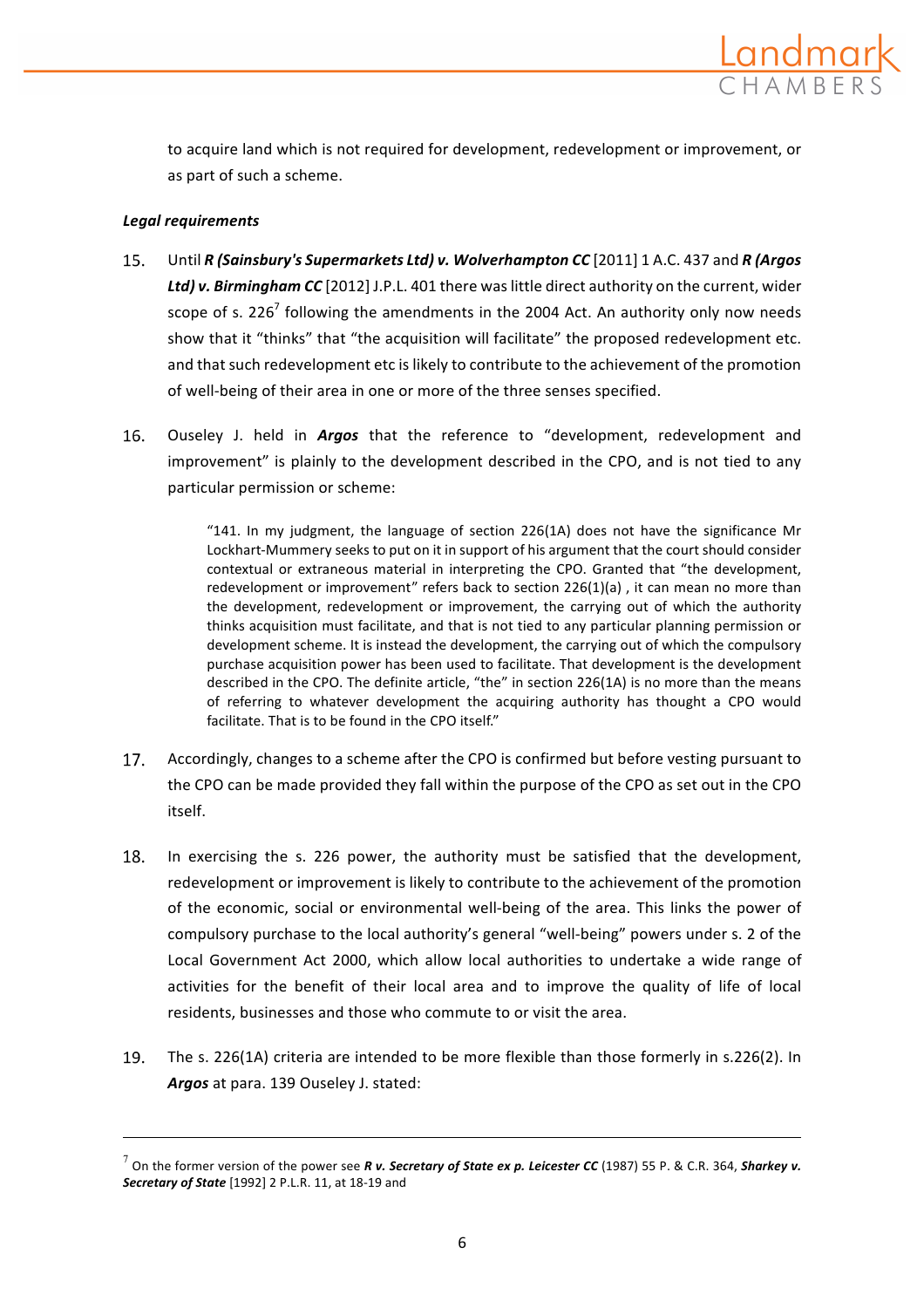

"It is also clear to my mind that while section  $226(1A)$  is an additional limitation on section  $226(1)(a)$  powers, it is intended to be a less narrow requirement than formerly in section 226(2) , since the requirement is now a broad requirement to be satisfied in relation to the well-being objectives, rather than to have regard to the development plan, any planning permission and material planning considerations in deciding whether potential order land is suitable for development, redevelopment or improvement."

- $20.$ Satisfaction of s. 226(1A) TCPA is a necessary (though not sufficient) pre-condition to the making of a CPO: see *Argos* at paras. 135-141. Failure to consider it could threaten the confirmation of a CPO. For example, the Inspector considering Lancashire County Council's East Lancashire Waste Technology Park) Compulsory Purchase Order 2008 recommended that the order was not confirmed on the basis that "consideration of the question whether *the development is likely to contribute to the achievement of the provision or improvement* of the economic, social or environmental wellbeing of the area needs to take place when the *authorising of the CPO is being addressed."* It had not been, the "well-being" contribution of the CPO having instead been justified at a later point. The Secretary of State did not confirm the order, although he did not make a finding on this issue.
- 21. In **Sainsbury's**, the Supreme Court considered whether the well-being objects in s.226(1A) need to flow from the proposed redevelopment, or whether a local authority is entitled to take into account, in discharging its duty under that subsection, a commitment to secure the development, redevelopment or improvement of another unconnected site.
- $22.$ Sainsbury's owned 86% of a site at Raglan Street, just outside the Wolverhampton Ring Road, with Tescos controlling the remainder. Both wanted to develop the site and had planning permission to do so. Each required the local authority to use its compulsory purchase powers to allow development on the entire site. Tescos also controlled a different site, called the Royal Hospital Site, which the local authority wished to regenerate. It was not financially viable for Tesco to develop this site without a subsidy from elsewhere. Tesco therefore entered into a section 106 obligation making implementation of its development at Raglan Street contingent upon it regenerating the Royal Hospital Site (effectively crosssubsidising the latter with the proceeds from the former). The local authority made a compulsory purchase order to acquire the part of the Raglan Street site owned by Sainsbury's, and took into account Tesco's undertaking to regenerate the Royal Hospital Site.
- 23. Giving the lead judgment, Lord Collins held that it is legitimate for a local authority to take into account "off-site" benefits of a proposed development, provided that such benefits are related to or connected with the development itself. A local authority could not, however, rely on s. 226(1A) to take into account a commitment by the developer of a site part of which was to be the subject of a CPO to secure, by cross-subsidy, the development, redevelopment or improvement of another unconnected site and so achieve further well-being benefits for the area. There was insufficient connection in that case between the proposed development on the Raglan Street site and the benefits from the development of the Royal Hospital Site.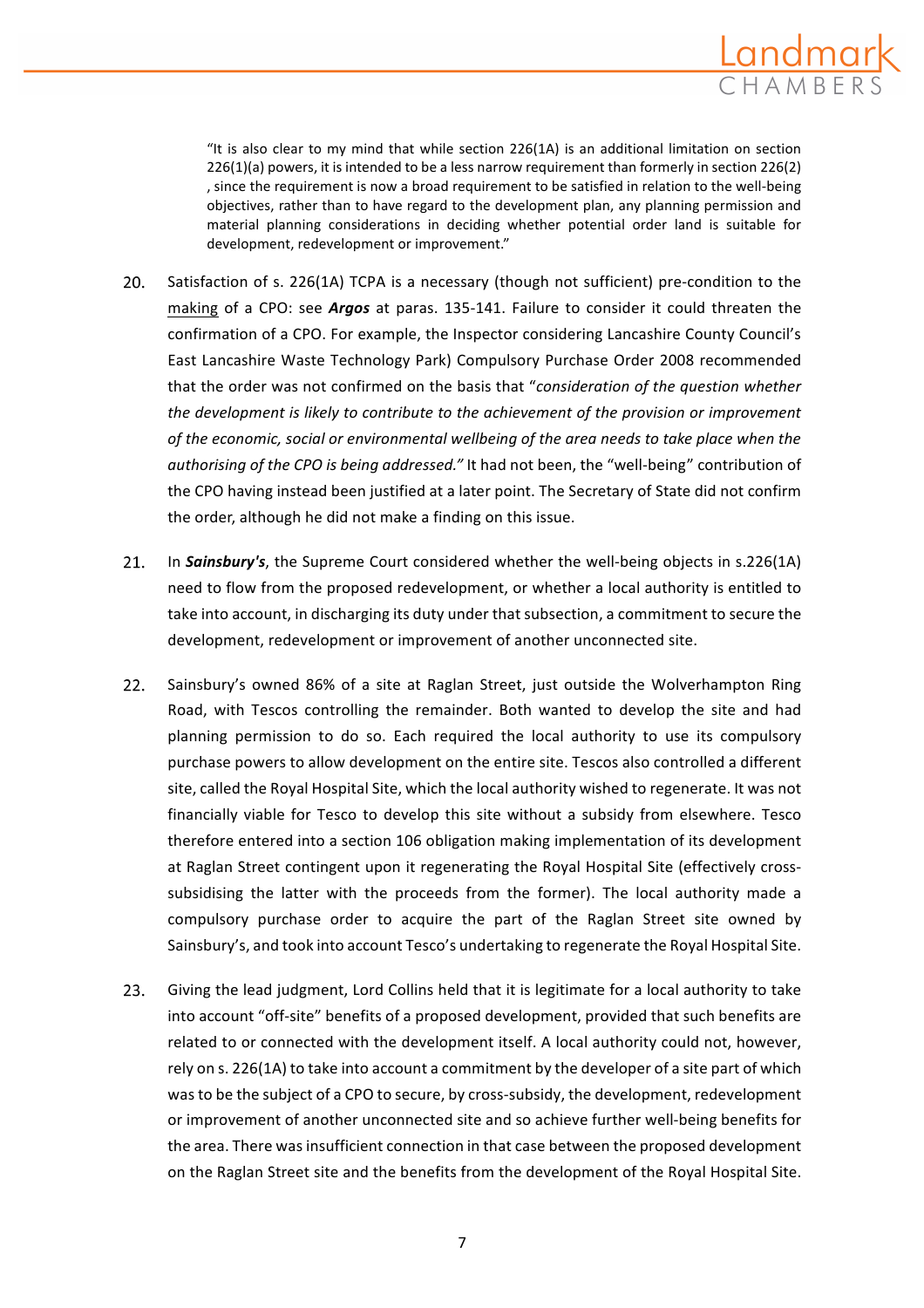

This was because it was entirely a matter for Tesco how it would fund any loss from, or present any lower return from, the Royal Hospital Site.

## **General considerations**

## **Justifying compulsory purchase**

- 24. There is a general requirement to demonstrate a compelling case in the public interest which must be met in all CPO cases, which has been expressed differently over time and which has formed part of national policy for many years. It also reflects the requirements of the ECHR in terms of the need to justify in a proportionate manner the exercise of such public powers to override private rights under Article 8 ("A8") and Article 1 of the First Protocol ("**A1P1**")<sup>8</sup>.
- 25. This also reflects the constitutional significance of compulsory purchase. See Laws J. in **Chesterfield Properties Plc v. Secretary of State** (1997) 76 P. & C.R. 117 at 130:

"To some ears it may sound a little eccentric to describe, for example, Kwik Save's ownership of their shop in Stockton as a human right; but it is enough that ownership of land is recognised as a constitutional right, as Lord Denning said it was. The identification of any right as "constitutional", however, means nothing in the absence of a written constitution unless it is defined by reference to some particular protection which the law affords it. The common law affords such protection by adopting, within Wednesbury, a variable standard of review. There is no question of the court exceeding the principle of reasonableness. It means only that reasonableness itself requires in such cases that in ordering the priorities which will drive his decision, the decision-maker must give a high place to the right in question. He cannot treat it merely as something to be taken into account, akin to any other relevant consideration; he must recognise it as a value to be kept, unless in his judgment there is a greater value that justifies its loss. In many arenas of public discretion, the force to be given to all and any factors which the decision-maker must confront is neutral in the eye of the law; he may make of each what he will, and the law will not interfere because the weight he attributes to any of them is for him and not the court. But where a constitutional right is involved, the law presumes it to carry substantial force. Only another interest, a public interest, of greater force may override it. The decision-maker is, of course, the first judge of the question whether in the particular case there exists such an interest which should prevail."

26. The DCLG Guidance at para. 12 gives general guidance on the justification required for compulsory purchase orders across the whole range of enabling powers:

> "A compulsory purchase order should only be made where there is a compelling case in the public interest.

> An acquiring authority should be sure that the purposes for which the compulsory purchase order is made justify interfering with the human rights of those with an interest in the land affected. Particular consideration should be given to the provisions of Article 1 of the First Protocol to the European Convention on Human Rights and, in the case of a dwelling, Article 8

 $^8$  See **Sporrong & Lönnroth v. Sweden** (1983) 5 EHRR 35 and **James v. UK** (1986) 8 EHRR 123.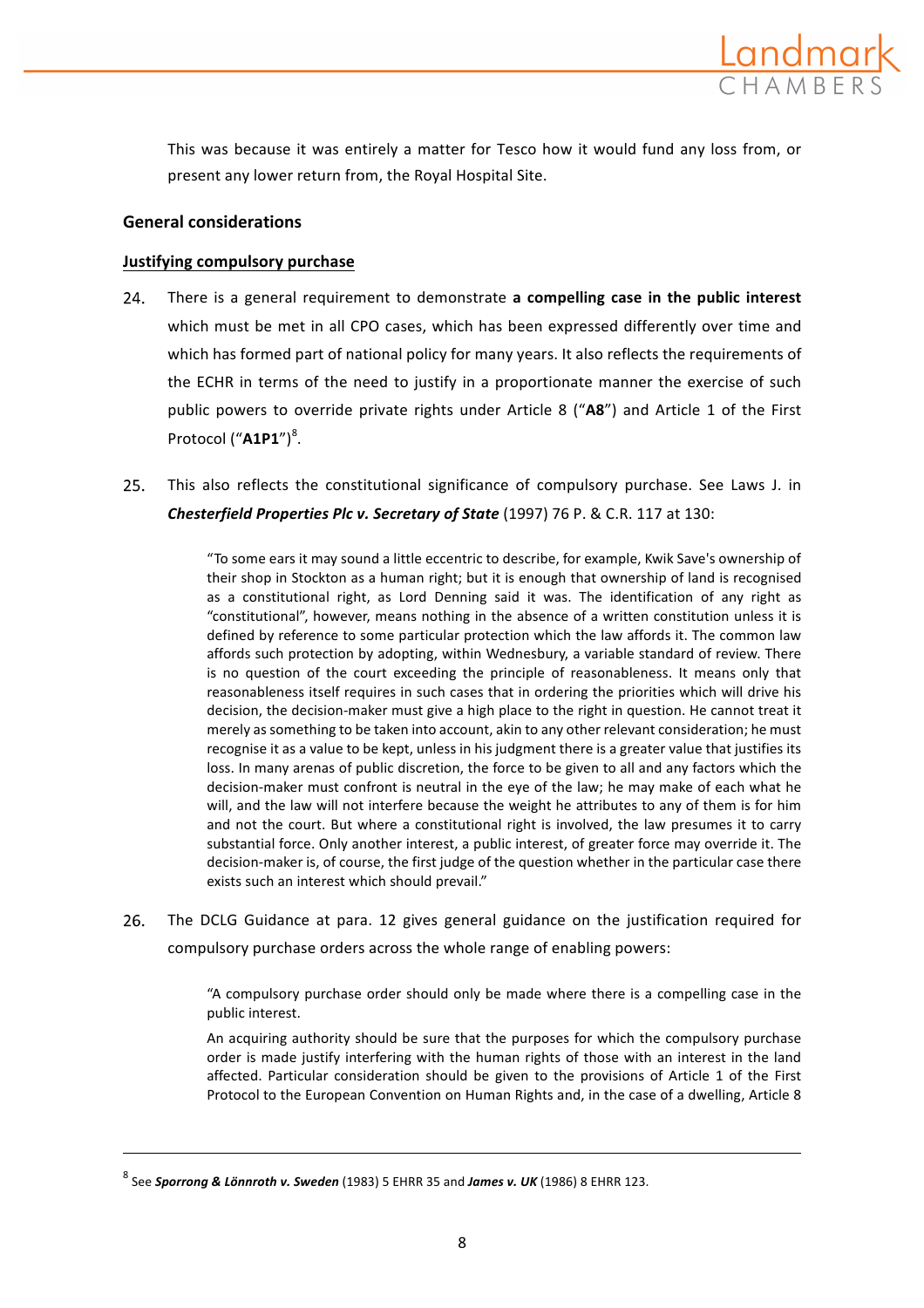

of the Convention."

- 27. This test encapsulates the common law constitutional significance of the expropriation of private property interests as well as the requirements of proportionality and fair balance found, respectively, in Article 8 and Article 1 of the First Protocol to the European Convention on Human Rights ("the Convention"). See:
	- (1) The pre-HRA approach is set out in *Prest v Secretary of State for Wales* [1982] 81 L.G.R. 193, *R* v. Secretary of State for Transport ex parte de Rothschild [1989] 1 All E.R. 933 and *Chesterfield Properties PLC v. Secretary of State* (1997) 76 P. & C.R. 117<sup>9</sup>; and
	- (2) The close relationship of the "compelling case" test to ECHR cases post-HRA is considered in *Tesco Stores Ltd v. Secretary of State* (2000) P & CR 427 at 429, *Bexley* LBC v. Secretary of State [2001] EWHC Admin 323 at [46], *R (Clays Lane Housing Cooperative Ltd)* v. Housing Corporation [2005] 1 WLR 2229, Pascoe v First Secretary of **State** [2007] 1 W.L.R. 885 and *R. (Hall) v. First Secretary of State* [2008] J.P.L. 63 at [15].
- 28. Para. 13 of the DCLG Guidance states:

"The minister confirming the order has to be able to take a balanced view between the intentions of the acquiring authority and the concerns of those with an interest in the land that it is proposing to acquire compulsorily and the wider public interest. The more comprehensive the justification which the acquiring authority can present, the stronger its case is likely to be.

However, the confirming minister will consider each case on its own merits and this guidance is not intended to imply that the confirming minister will require any particular degree of justification for any specific order. It is not essential to show that land is required immediately to secure the purpose for which it is to be acquired, but a confirming minister will need to understand, and the acquiring authority must be able to demonstrate, that there are sufficiently compelling reasons for the powers to be sought at this time.

If an acquiring authority does not:

- have a clear idea of how it intends to use the land which it is proposing to acquire; and
- cannot show that all the necessary resources are likely to be available to achieve that end within a reasonable time-scale

it will be difficult to show conclusively that the compulsory acquisition of the land included in the order is justified in the public interest, at any rate at the time of its making."

 $29.$ Although the importance of the rights being balanced is emphasised in the consideration above, the critical point in the decision is the weighing of the public interest with the private rights and the decision whether the former is sufficiently significant to outweigh the latter. This remains a classic discretionary judgment for the Secretary of State and, provided no

<sup>&</sup>lt;sup>9</sup> Ouseley J in *Grafton Group (UK) plc v Secretary of State for Transport* [2015] EWHC 1083 (Admin) (affirmed on appeal: [2017] 1 W.L.R. 373) said that *Prest* and *de Rothschild* are "commonly cited together for their differing tones and emphasis, the vigour of the language of the earlier tempered by the later" [10].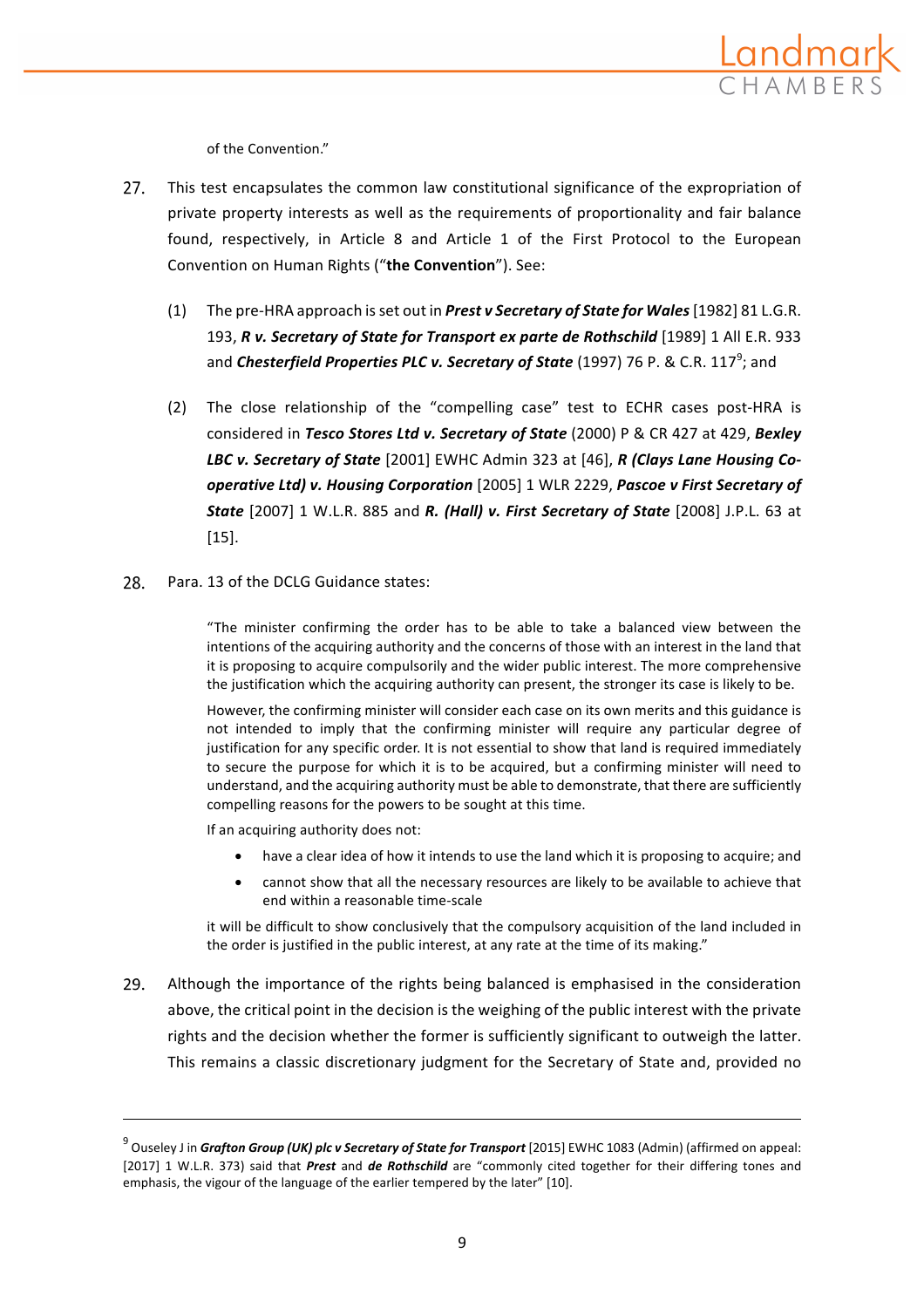

errors of law have been made in approaching the factors to be taken into account in undertaking the exercise, it will be difficult to overturn in court.

#### Public sector equality duty – s. 149 of the Equality Act 2010

 $30.$ The DCLG Guidance at para. 6 states:

> "All public sector acquiring authorities are bound by the Public Sector Equality Duty as set out in section 149 of the Equality Act 2010. In exercising their compulsory purchase and related powers (eg powers of entry) these acquiring authorities must have regard to the effect of any differential impacts on groups with protected characteristics.

> For example, an important use of compulsory purchase powers is to help regenerate run down areas. Although low income is not a protected characteristic it is not uncommon for people from ethnic minorities, the elderly or people with a disability to be over-represented in low income groups. As part of the Public Sector Equality Duty, acquiring authorities must have due regard to the need to promote equality of opportunity between persons who share a relevant protected characteristic and persons who do not share it. This might mean that the acquiring authority devises a process which promotes equality of opportunity by addressing particular problems that people with certain protected characteristics might have (eg making sure that documents are accessible for people with sight problems or learning difficulties and that people have access to advocates or advice)."

#### **Funding and viability**

31. As the **Sainsbury's** case indicates, questions as to the viability of a regeneration project often emerge when considering whether to make or confirm a CPO. There is nothing in s. 226(1) which imposes a legal requirement for it to be demonstrated that the development will proceed before the Secretary of State may authorise the order: see *Chesterfield Properties* v Secretary of State for the Environment (1997) 76 P. & C.R. 117. Funding is, however, made a relevant consideration (for all forms of compulsory acquisition) by the DCLG Guidance, at least to the extent that is necessary to satisfy the Secretary of State that the scheme is likely to proceed within a reasonable time. Para. 13 states that "if an acquiring authority ... cannot show that all the necessary resources are likely to be available to achieve that end within a reasonable time-scale, it will be difficult to show conclusively that the compulsory acquisition of the land included in the order is justified in the public interest, at any rate at the time of its making". Para. 14 adds:

#### "14. What information about the resource implications of the proposed scheme does an **acquiring authority need to provide?**

In preparing its justification, the acquiring authority should address:

a) **sources of funding** - the acquiring authority should provide substantive information as to the sources of funding available for both acquiring the land and implementing the scheme for which the land is required. If the scheme is not intended to be independently financially viable, or that the details cannot be finalised until there is certainty that the necessary land will be required, the acquiring authority should provide an indication of how any potential shortfalls are intended to be met. This should include:

- the degree to which other bodies (including the private sector) have agreed to make financial contributions or underwrite the scheme; and
- the basis on which the contributions or underwriting is to be made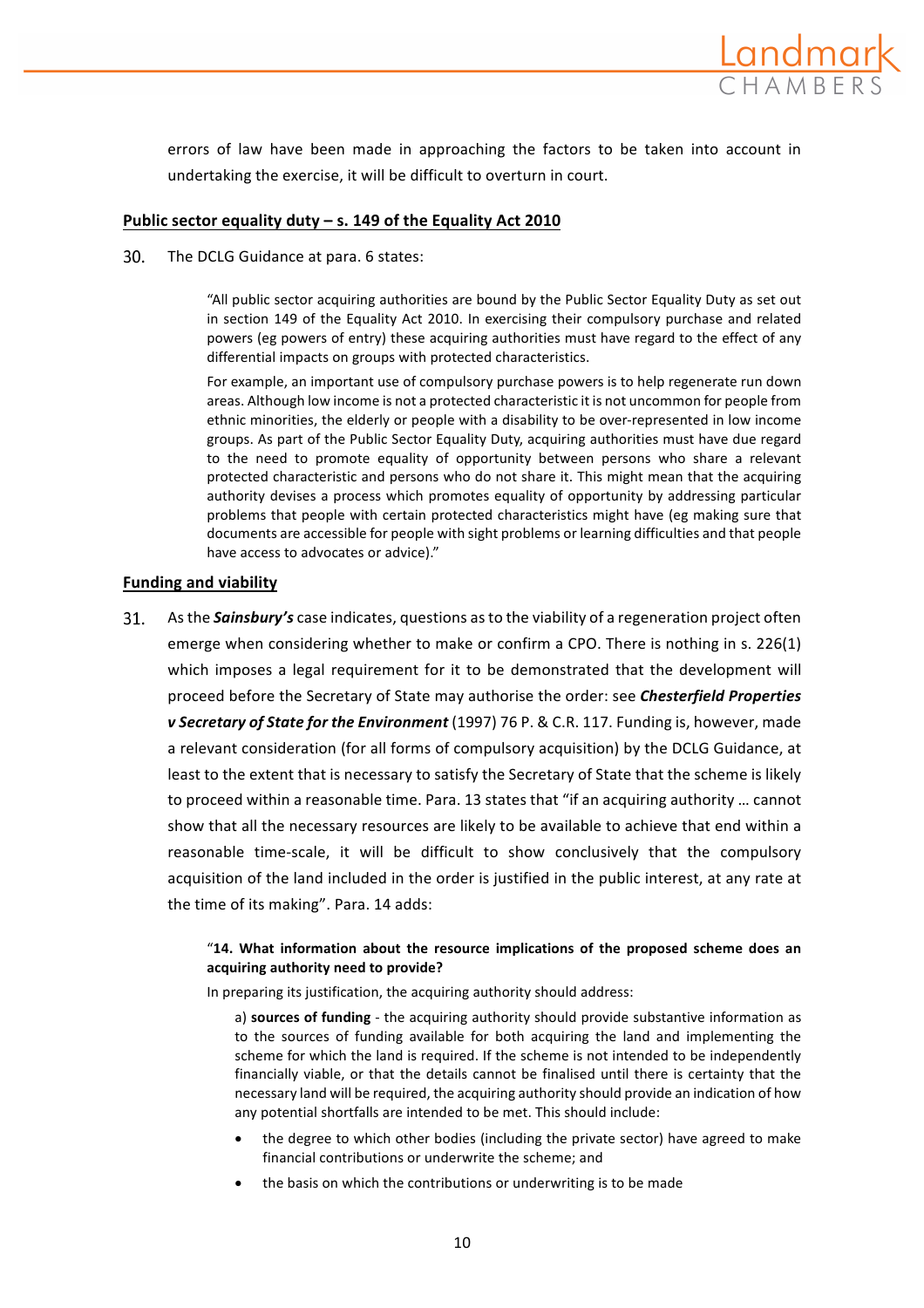

b) **timing of that funding** - funding should generally be available now or early in the process. Failing that, the confirming minister would expect funding to be available to complete the compulsory acquisition within the statutory period "(see section 4 of the Compulsory Purchase Act 1965) following the operative date, and only in exceptional circumstances, would it be reasonable to acquire land with little prospect of the scheme being implemented for a number of years

Evidence should also be provided to show that sufficient funding could be made available immediately to cope with any acquisition resulting from a blight notice."

- 32. The form of demonstration of viability may vary from case to case and in many cases involving a commercial developer, there will be difficulties of commercial confidentiality in disclosing detailed information e.g. development appraisals etc. In many cases, the case may have to be made by reference to less specific evidence, e.g. development track-record, expenditure to date etc. In cases involving the use of public money, however, and the availability of public funding more specific information may be required in practice. There is no specific requirement to produce development appraisals or formal viability evidence.
- 33. There may be a compelling case in the public interest for confirming a CPO notwithstanding doubts about the financial viability of the scheme. The weight to be given to the issue of financial viability, in balancing it against other considerations, is a matter for the Secretary of State and unlikely to be challengeable in Court: see Green v. Secretaries of State for the **Environment and Transport** [1985] J.P.L. 119.

#### **Alternatives**

The mere existence of an alternative proposal does not of itself prevent there being a 34. compelling case in the public interest whether as a matter of UK law or under the ECHR. In **James v. UK** (1986) 8 E.H.R.R. 123 at [51] the ECtHR considered the application of A1P1 and expropriation of property (in the context of leasehold reform legislation which entitled tenants to enfranchise certain long leases despite their landlords' opposition):

> "51. According to the applicants, the security of tenure that tenants already had under the law in force (see paragraphs 11 in fine and 16 above) provided an adequate response and the draconian nature of the means devised to give effect to the alleged moral entitlement, namely deprivation of property, went too far. This was said to be confirmed by the absence of any true equivalent to the 1967 Act in the municipal legislation of the other Contracting States and, indeed, generally in democratic societies. It is, so the applicants argued, only if there was no other less drastic remedy for the perceived injustice that the extreme remedy of expropriation could satisfy the requirements of Article 1 (P1-1).

> This amounts to reading a test of strict necessity into the Article, an interpretation which the Court does not find warranted. The availability of alternative solutions does not in itself render the leasehold reform legislation unjustified; it constitutes one factor, along with others, relevant for determining whether the means chosen could be regarded as reasonable and suited to achieving the legitimate aim being pursued, having regard to the need to strike a "fair balance". Provided the legislature remained within these bounds, it is not for the Court to say whether the legislation represented the best solution for dealing with the problem or whether the legislative discretion should have been exercised in another way (see, mutatis mutandis, the Klass and Others judgment of 6 September 1978 ...).".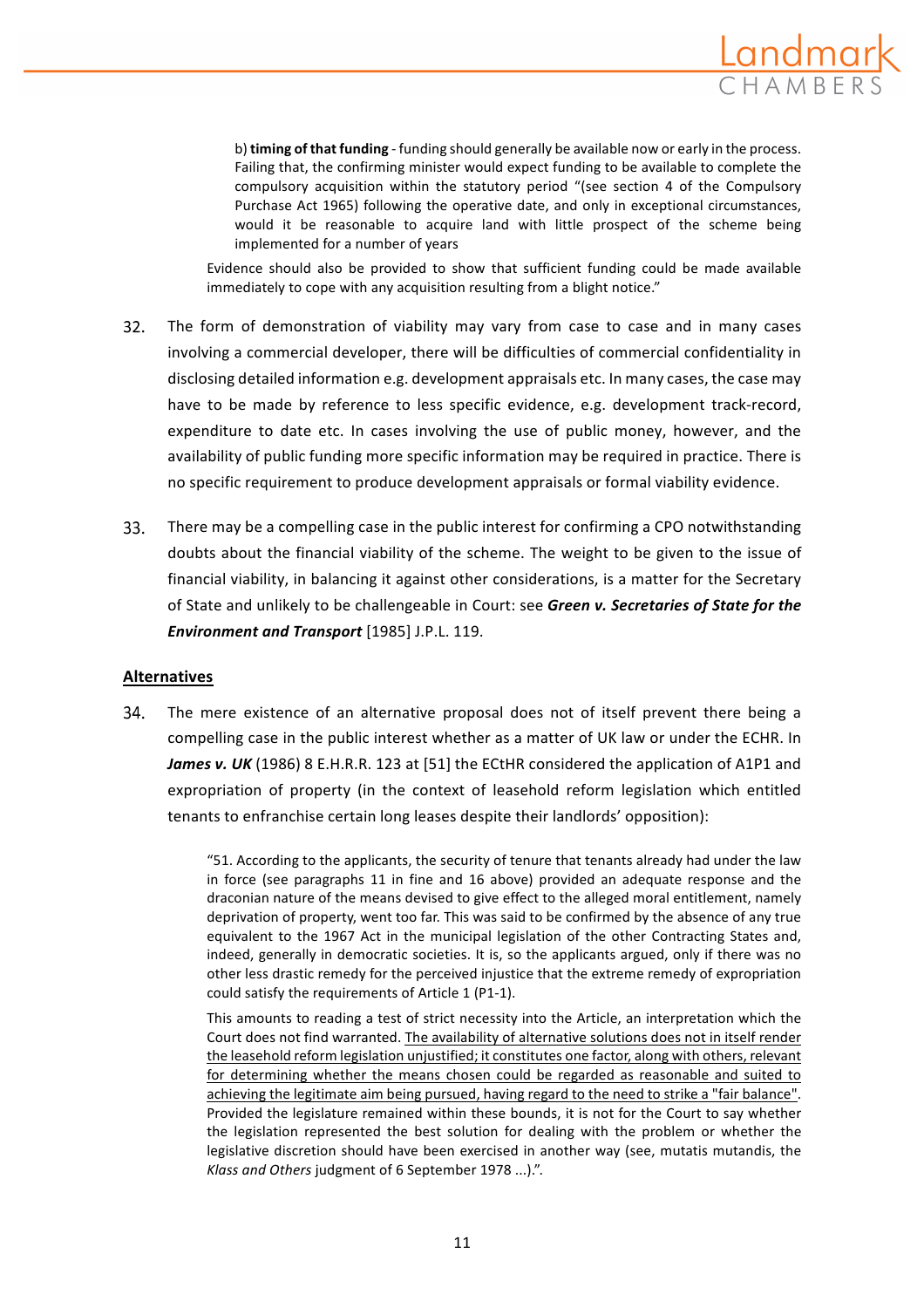

35. With regard to the issue of alternatives, and the application of the requirements of proportionality under A8 and fair balance under A1P1, the Courts have not adopted the more stringent approach of requiring the least intrusive means to be adopted, although the DCLG Guidance does require there to be consideration under para. 76

> "whether the purpose for which the acquiring authority is proposing to acquire the land could be achieved by any other means. This may include considering the appropriateness of any alternative proposals put forward by the owners of the land, or any other persons, for its reuse. It may also involve examining the suitability of any alternative locations for the purpose for which the land is being acquired."

36. Maurice Kay LJ held in *R. (Clays Lane Housing Cooperative Ltd) v. Housing Corp* [2005] 1 WLR 2229 at [25]:

> "I conclude that the appropriate test of proportionality requires a balancing exercise and a decision which is justified on the basis of a compelling case in the public interest *and* as being reasonably necessary but not obligatorily the least intrusive of Convention rights. That accords with Strasbourg and domestic authority. It is also consistent with sensible and practical decision making in the public interest in this context. If 'strict necessity' were to compel the 'least intrusive' alternative, decisions which were distinctly second best or worse when tested against the performance of a regulator's statutory functions would become mandatory. A decision which was fraught with adverse consequences would have to prevail because it was, perhaps quite marginally, the least intrusive. Whilst one can readily see why that should be so in some Convention contexts, it would be a recipe for poor public administration in the context of cases such as *Lough v First Secretary of State*<sup>10</sup> and the present case."

- 37. This was followed in *Pascoe v First Secretary of State* [2007] 1 W.L.R. 885.
- 38. Similarly, see *R. (Hall) v. First Secretary of State* [2008] J.P.L. 63 at [15], where a CPO had been made of a scrapyard adjacent to a proposed public park in the green belt in the interests of the proper planning of the area and to achieve policy objectives concerning damaged, derelict and degraded land. Carnwath LJ also considered the extent to which there might be a duty to explore alternatives even if they had not been advanced by objectors:

"21. To what extent was the Secretary of State under a duty to explore such alternatives, even if not presented by the parties? His primary task under the statute is to consider the issues raised by objections to the CPO, not to search for alternatives. On the other hand, to satisfy himself that there is a "compelling case" for compulsory acquisition, particularly where objectors are unrepresented, fairness may require him to consider at least any obvious alternatives. In this case, the Secretary of State did consider the possibility of a discontinuance order, even though it had not been suggested by the objectors. He dismissed it because it would not resolve future management issues, as would be achieved by the agreement with BA. I do not think he can be criticised for not considering section 215. It was not mentioned at the inquiry. On its face it is not directed to the real problem. It enables the authority to serve a notice where the amenity of the area is adversely affected by "the condition of land in their area". But the problem here was not the "condition" of the land, but the inevitable impact of its lawful use. That could only be remedied by statutory action providing for cessation and proper compensation. In my view his judgment on the material before him cannot be

 $^{10}$  [2004] 1 W.L.R. 2557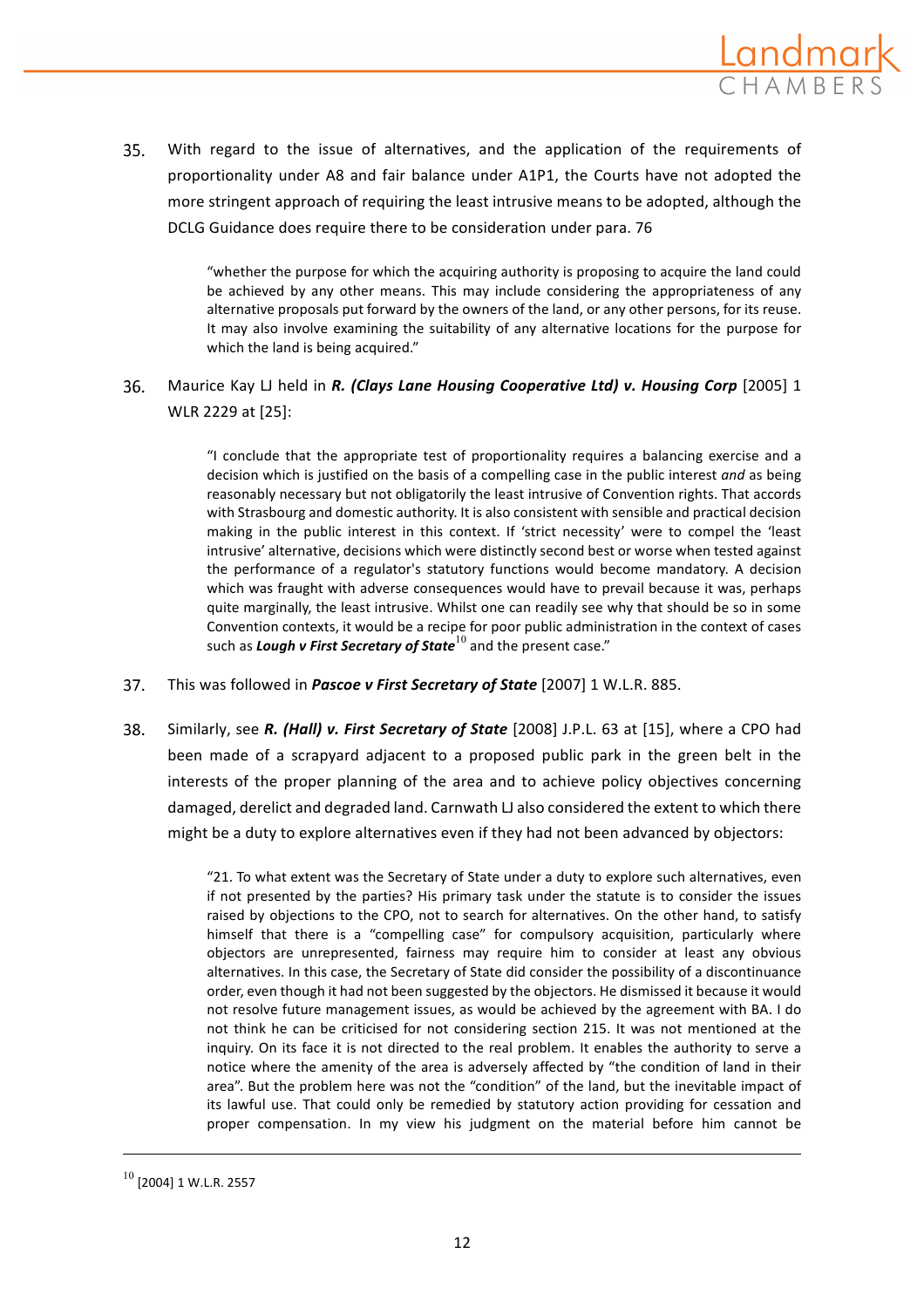

categorised as unfair or irrational."

- 39. It is necessary for an alternative to be considered and evaluated when judging whether there is a compelling case in the public interest for the CPO. Alternative proposals may not provide the basis for defeating a CPO if they:
	- (1) are uncertain in their delivery of the objectives which underpin the public interest basis for confirming the CPO, e.g. because they do not secure certain delivery of the objectives of the Scheme in the public interest, or lack the relevant permissions or consents, or generally lack certainty in the delivery of relevant proposals in the public interest;
	- (2) will delay the implementation of the CPO scheme where a timely delivery of the proposals is in the public interest; or
	- (3) will not deliver the public interest benefits of the CPO scheme as well or as effectively as that scheme, or in the timely manner of the scheme, where that difference in delivery of benefits and timing are material ones having regard to the public interest.
- Indeed, **Bexley LBC v. Secretary of State** [2001] EWHC Admin 323 at paras. [44], [47] & [48] 40. makes it clear that the Secretary of State and the Courts consider that the creation of delay and uncertainty in considering alternative proposals put forward in support of CPO objections is a highly material consideration in rejecting the objections and confirming the CPO. If there are compelling public reasons for the delivery of the Scheme, the delivery of alternatives may cause delay and uncertainty in the delivery of the scheme and its public benefits which may not be considered to be acceptable.

## **Planning considerations**

Although s. 226 no longer contains a statutory requirement<sup>11</sup> to have regard to the 41. development plan, planning permission and other material considerations, nonetheless planning policy remain a material consideration in the determination of whether there is "compelling case in the public interest" for the CPO as required by the DCLG Guidance. At para. 74, it provides:

> "The planning framework providing the justification for an order should be as detailed as possible in order to demonstrate that there are no planning or other impediments to the implementation of the scheme. Where the justification for a scheme is linked to proposals identified in a development plan document which has been through the consultation processes but has either not yet been examined or is awaiting the recommendations of the Inspector, this will be given due weight.

> Where the Local Plan is out of date, it may well be appropriate to take account of more detailed proposals being prepared on a non-statutory basis with the intention that they will be incorporated into the Local Plan at the appropriate time. Where such proposals are being used

 $11$  It was contained in s. 226(2) which was repealed in 2004.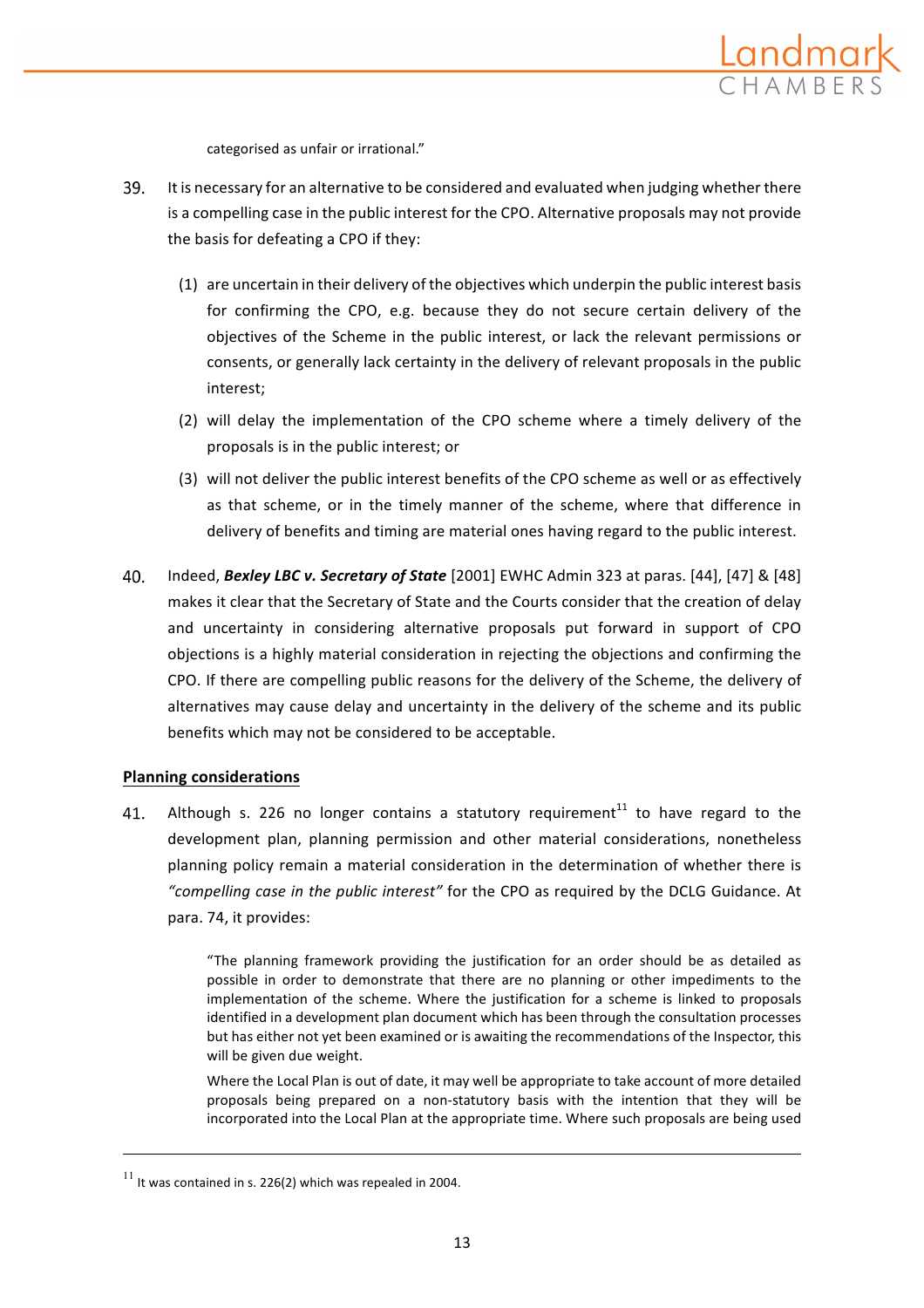

to provide additional justification and support for a particular order, there should be clear evidence that all those who might have objections to the underlying proposals in the supporting non-statutory plan have had an opportunity to have them taken into account by the body promoting that plan, whether or not that is the authority making the order. In addition, the National Planning Policy Framework is a material consideration in all planning decisions and should be taken into account."

#### 42. Furthermore, at para. 15:

"The acquiring authority will also need to be able to show that the scheme is unlikely to be blocked by any physical or legal impediments to implementation. These include:

- the programming of any infrastructure accommodation works or remedial work which may be required; and
- any need for planning permission or other consent or licence

Where planning permission will be required for the scheme, and permission has yet to be granted, the acquiring authority should demonstrate to the confirming minister that there are no obvious reasons why it might be withheld."

43. That said, para. 75 strikes a more pragmatic tone:

> "It may not always be feasible or sensible to wait until the full details of the scheme have been worked up, and planning permission obtained, before proceeding with the order. Furthermore, in cases where the proposed acquisitions form part of a longer-term strategy which needs to be able to cope with changing circumstances, it may not always be possible to demonstrate with absolute clarity or certainty the precise nature of the end use proposed. In all such cases the responsibility will lie with the acquiring authority to put forward a compelling case for acquisition in advance of resolving all the uncertainties."

- 44. Note also that the Secretary of State in confirming an Order made under s. 226 is entitled to disregard any objection which is in substance an objection to the provisions of the development plan defining the proposed use of that or any land  $(s. 245(1))$ .
- 45. Even in the context of the former statutory duty, in *Alliance Spring Co Ltd & Others v. First* **Secretary of State** [2005] 3 P.L.R. 76 Collins J. held at para. 16 that was not generally appropriate for an inspector to reconsider the planning issues already considered in the grant of permission:

"[The Secretary of State] recognised that the Inspector could properly have regard to the planning aspects: indeed, s.  $226(2)(c)$  of the 1990 Act makes it clear that he should. But he noted that those matters were taken into account in the grant of planning permission. In those circumstances, it is not in my view appropriate for an Inspector to take a different view on planning considerations which have already been considered unless there is fresh material or a change of circumstances. Clearly if there is evidence to show that particular matters were not taken into account or were not fully considered, a fresh view can properly be taken."

46. It is obviously important for an authority and the developer to seek to avoid legal challenges to planning permissions for the development which the CPO is intended to facilitate. This is illustrated by the situation in **BT v. Gloucester City Council** [2002] 2 P. & C.R. 33 in which a planning permission was quashed by the High Court for a defective EIA screening exercise,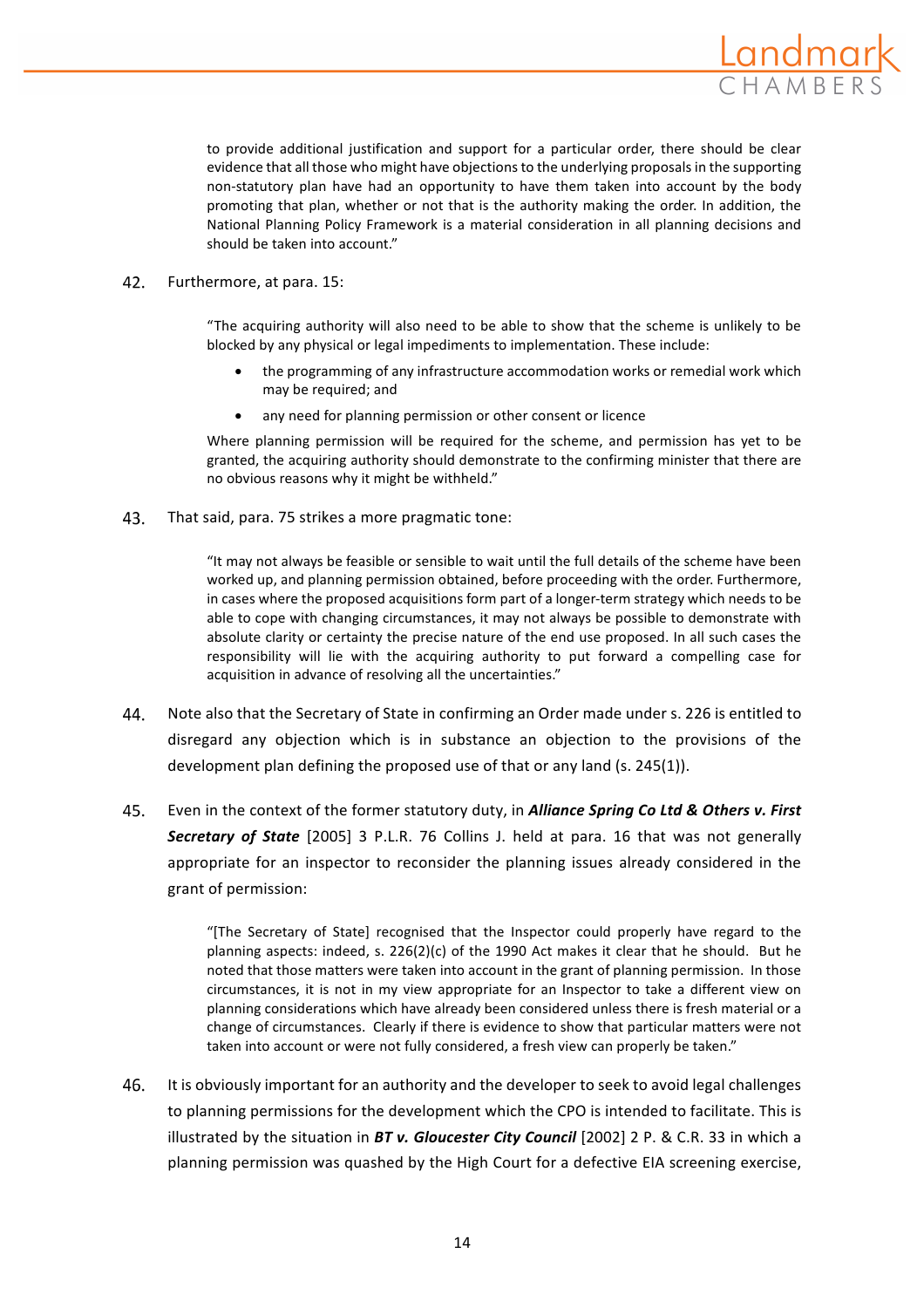

which in turn had serious repercussions for a CPO inquiry in relation to two CPOs underpinning the scheme to which the quashed planning permission related.<sup>12</sup>. On the other hand, the challenge to the permission underlying the [ ] was dismissed in

- 47. The relationship between planning permission and CPO confirmation was recently considered in *Grafton Group (UK) Plc v Secretary of State for Transport* [2017] 1 W.L.R. 373. The inspector simultaneously recommended refusal of the Grafton Group's application for planning permission to return vacant land at Orchard Wharf to active wharf use, whilst also recommending confirmation of a CPO under the Port of London Act 1968 to acquire that land. The Secretary of State confirmed the CPO and it was challenged by the Grafton Group, who owned the land.
- Ouseley J upheld the challenge: [2015] EWHC 1083 (Admin)<sup>13</sup>. He held that it had not been 48. wrong in principle to confirm a CPO despite the rejection of a planning application to develop it. However, there had been insufficient evidence that there was a reasonable prospect of it being used for the purpose for which it had been acquired.
- 49. The claimants wanted to redevelop the wharf for residential use. The relevant local plan policy provided that this would only be acceptable if use of the wharf for waterborne freight handling was no longer viable. Planning permission was sought for a cement batching plant receiving aggregates by boat. The inspector considered that the local plan policy justified the proposed use, but recommended refusal due to poor design. On the basis of a reasonable prospect of a better design coming forward in future, the inspector recommended CPO confirmation. The Secretary of State agreed.
- 50. The Grafton Group brought a challenge on 11 grounds. The key complaints for present purposes were that (1) the asserted need for more wharf capacity had not been made out so the CPO should not have been confirmed; (2) the CPO should not have been confirmed on the basis of a different scheme; (3) there was a difference between the way that the wharf developers presented their case at the inquiry and the basis on which the CPO was confirmed; (4) there was no evidential basis for finding that there was a real prospect of an acceptable planning permission being granted;  $(5)$  they did not have a fair opportunity to deal with the change in basis for confirmation.
- 51. At [99], Ouseley J noted that there was a distinction between the *purpose* of making a CPO and the *justification* for acquiring the land to meet that purpose. The justification for a CPO could change, without error of law, provided that the case on justification could fairly be

<sup>&</sup>lt;u> 1989 - Andrea Stadt Britain, amerikansk politik (d. 1989)</u> <sup>12</sup> See P.Winter & R. Lloyd, *Regeneration, Compulsory Purchase Orders & Practical Related Issues* [2006] JPL 781 at 795.

 $^{13}$  He gave a separate judgment concerning relief ([2015] EWHC 1889 (Admin).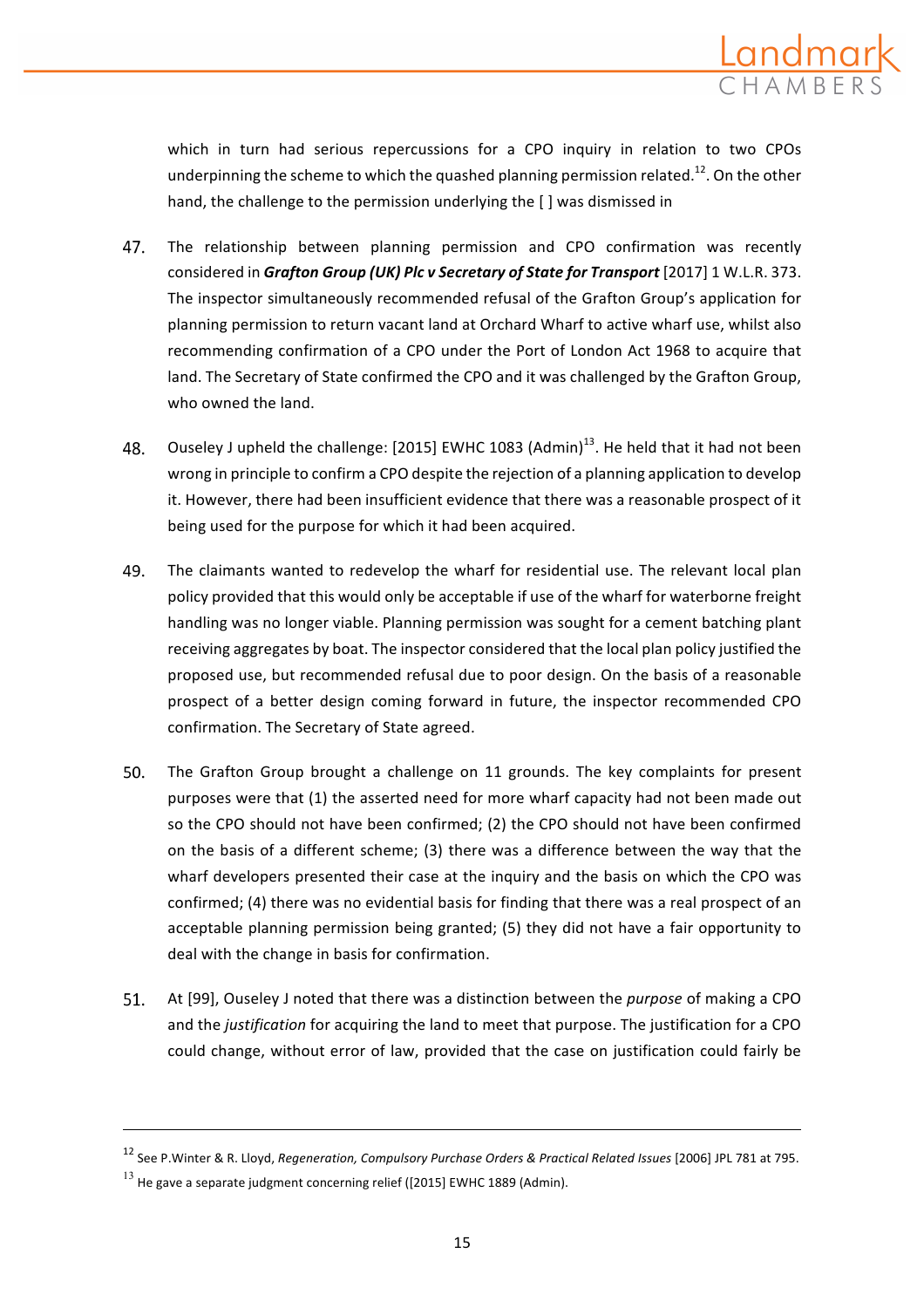

met in the inquiry process (citing *Procter & Gamble Ltd v Secretary of State for the Environment* (1992) 4 Admin. L.R. 564).

#### 52. Ouseley J said at para. 117:

"My judgment, in summary, is that there was nothing wrong in principle in confirming the CPO despite the dismissal of the planning appeal. The Secretary of State was also entitled to conclude that there was a reasonable prospect of some form of aggregates/cement handling permission being granted. But that meant that the basis upon which the CPO was confirmed was different from the basis upon which it had been promoted throughout the Inquiry. If the Secretary of State concluded that there was a reasonable prospect of an acceptable scheme which was not significantly different in throughput from the appeal scheme, or of the implementation of a scheme which was significantly different in throughput, those conclusions had no evidential basis. The Secretary of State did not give Grafton a fair opportunity to deal with his basis for confirming the CPO, changed as it was from that presented at the Inquiry. Had he followed the suggestion of the Inspector about a "minded to confirm" letter, these problems could have been avoided."

#### 53. Ouseley J went on to deal with the relationship between a planning permission and a CPO:

"118. It is obvious that the Inspector and Secretary of State would have erred if it had been a requirement of law or policy that the CPO be not confirmed unless the appeal scheme with which it was promoted were permitted. That scheme was refused, and it was unlikely in the Inspector's view that the re-examination of design and layout would succeed in justifying that which had been found so objectionable.

119. There is, however, no statutory provision or policy requiring that a planning permission, or other necessary project consent, be in force for the development or use of the land for the purpose for which the CPO is to be confirmed. Confirmation of a CPO is not in law or policy necessarily tied to any particular scheme for which planning permission is simultaneously sought. So the refusal of planning permission for a particular scheme on grounds which the Inspector thought remediable, rather than fatal in principle to the very purpose of the CPO, does not necessarily require non-confirmation of the CPO, and the starting of the whole process all over again with a different planning application. So there was no error in principle of itself in confirming the CPO while dismissing the planning appeal.

120. The fact that the PLA put forward a particular scheme as the basis for saying that there was a reasonable prospect of the purpose of the CPO being fulfilled, and for measuring the public interest in compulsory acquisition to go into the balance against the private interest in the landowner retaining his property, would therefore not bar the PLA from saying at the same time that another, lesser scheme could also come forward, and adequately justify compulsory acquisition if its favoured scheme were refused planning permission.

121. The CPO here could have been confirmed, even if no planning permission had been sought at all, provided (1) that the Secretary of State concluded that there was a reasonable prospect of the wharf receiving planning permission for aggregates and cement handling, with or without concrete batching, (2) that the evidence showed a reasonable prospect that such a permission would be implemented, (3) that what was reasonably in prospect was sufficient to show that the balance of public advantage over private disadvantage compellingly justified compulsory acquisition, and (4) that, if there had been a change in the basis upon which the CPO was to be confirmed, the procedure adopted gave a fair opportunity to the landowner to meet it."

54. The CPO in this case had been confirmed, not on a basis put forward by the wharf developers, but on the broader basis that a planning permission would be forthcoming to reactivate the wharf to the public benefit: see [137].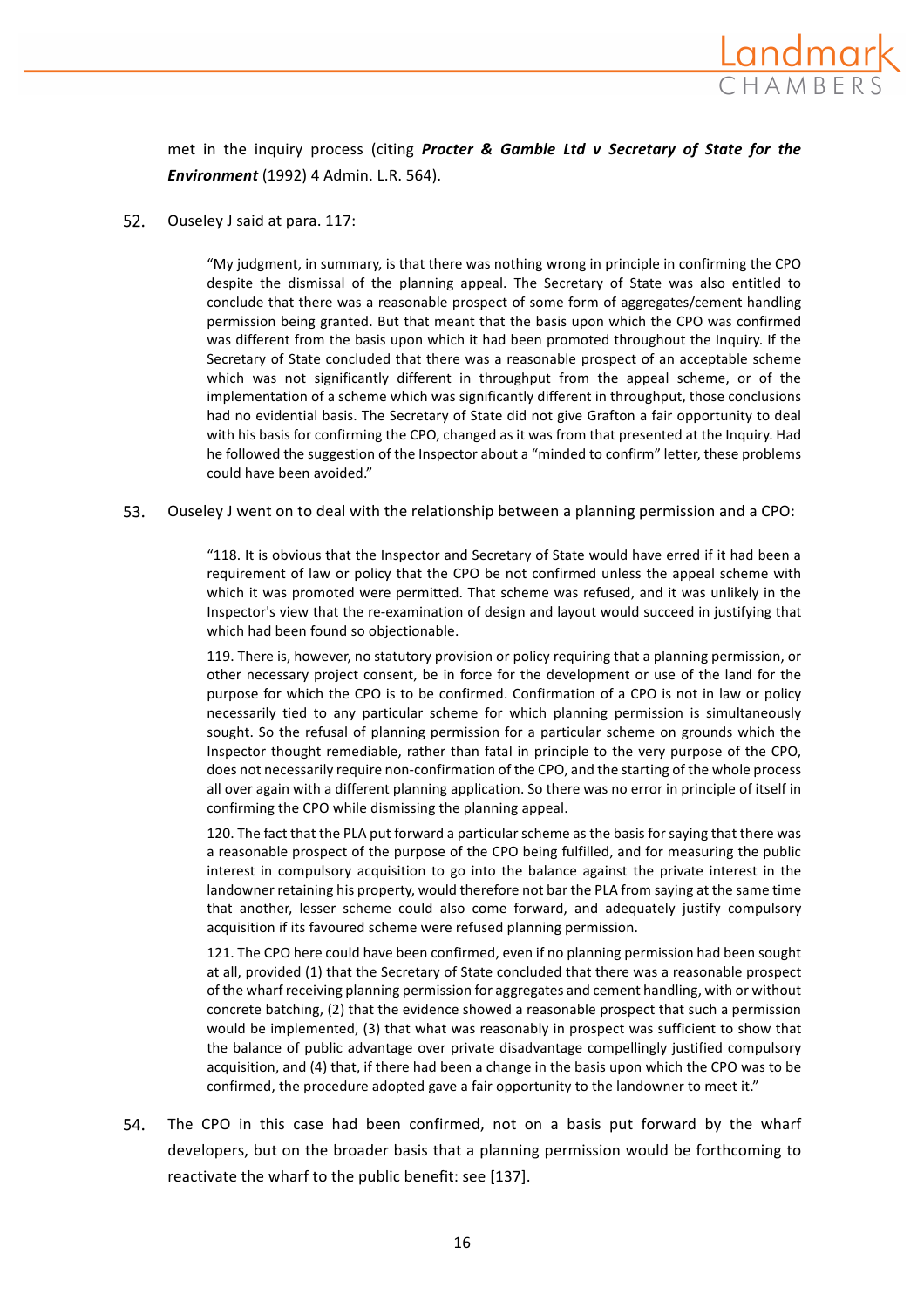

55. However, Ouseley J found that there was a shortage of evidence for the Inspector's and Secretary of State's conclusions that the unspecific scheme would be implemented. At [150] he made a general observation about the importance of the "compelling case in the public interest" test:

> "The justification for the CPO should be compelling in the public interest. The land cannot be acquired unless there is a reasonable prospect that it would be used for the purpose for which it is acquired. That "reasonable prospect" test cannot be allowed to become an undemanding threshold. A reasonable prospect that the land will be put to the use for which it was acquired, so as to achieve the benefits which warranted the acquisition requires sound evidence, sufficient to warrant taking someone's property from them."

56. Ouseley J also did not consider that Grafton had received a fair opportunity to deal with the change in the basis of confirmation. He noted that the possibility of confirming the CPO whilst refusing planning permission was not considered at the inquiry and he held  $[156]$ :

> "... what happened was unfair. Grafton did not have a fair crack of the whip. The basis of confirmation was not the basis upon which the Inquiry had been conducted, as I have already concluded. If there was a case sufficient to justify confirmation of the CPO on a different basis, Grafton ought to have been given a chance to deal with it, but was not."

57. The Court of Appeal affirmed both judgments, albeit for different reasons in the case of the former. Importantly for present purposes, the appeal did not upset Ouseley J's conclusion that, in principle, CPO confirmation could proceed despite the dismissal of the planning appeal, nor his conclusion that CPO confirmation is not tied to a particular scheme: see [29]. The Court of Appeal instead disagreed with Ouseley J's view that the Secretary of State had not had legally sufficient evidence on which to conclude that the order should be confirmed on the different basis.

## **Negotiations**

58. It is often said that CPO should only be used as a last resort and complaint is often made by objectors that there have been insufficient attempts to negotiate. However, whilst the DCLG Guidance emphasises the importance of negotiation with those whose interests are to be affected, para. 2 states that a pragmatic approach may be justified:

> "... if an acquiring authority waits for negotiations to break down before starting the compulsory purchase process, valuable time will be lost. Therefore, depending on when the land is required, it may often be sensible, given the amount of time required to complete the compulsory purchase process, for the acquiring authority to:

- plan a compulsory purchase timetable as a contingency measure; and
- initiate formal procedures

This will also help to make the seriousness of the authority's intentions clear from the outset, which in turn might encourage those whose land is affected to enter more readily into meaningful negotiations."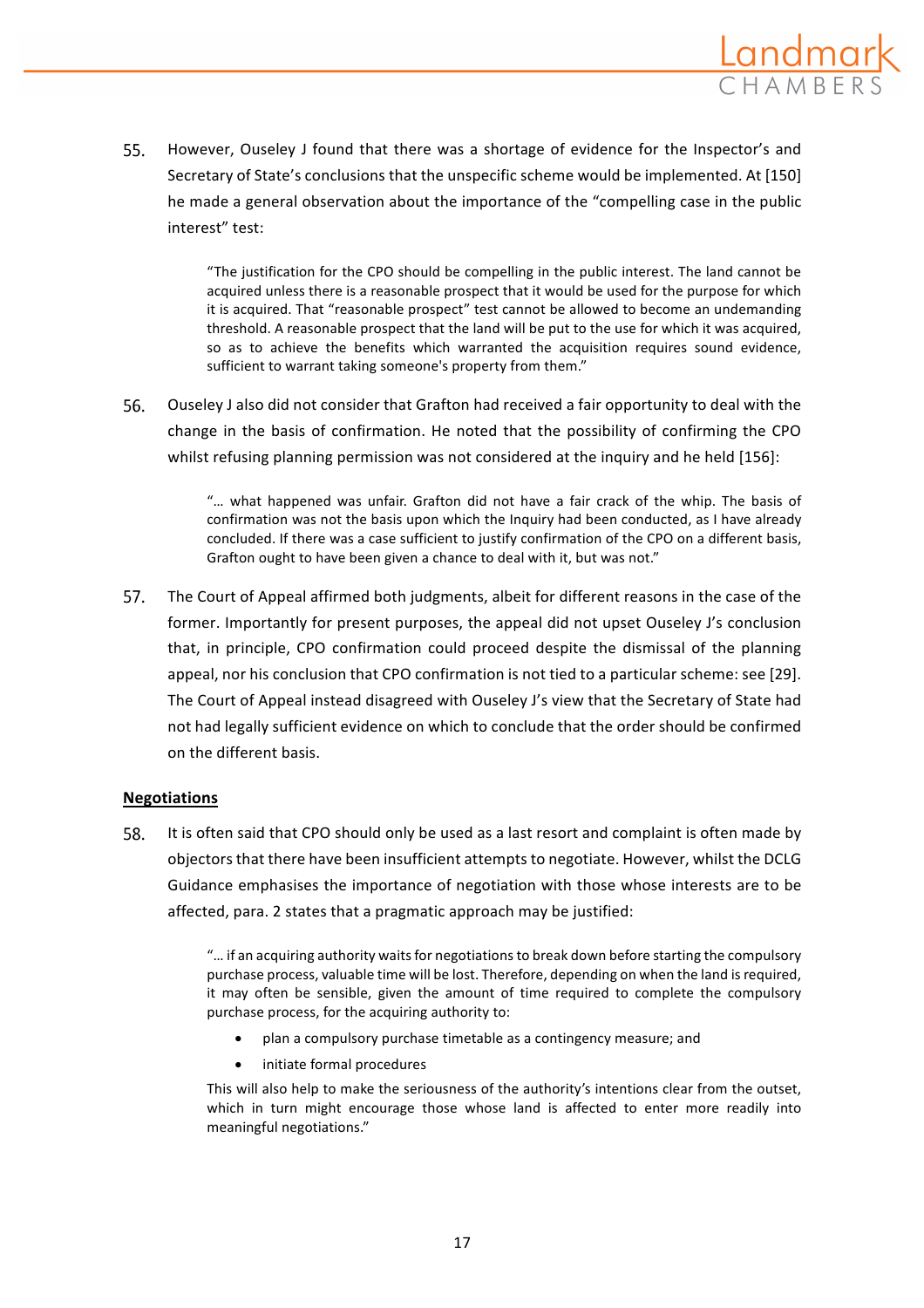

#### **Best value, state aid and procurement**

- 59. There are other legal requirements relating to local authorities obtaining best value and the parallel EU requirements preventing state aid which will have to be observed in any arrangements with private developers for undertaking regeneration work where local authority property is to be disposed of or made available to such developers. See s. 123 of the Local Government Act 1972 and s. 233 of the TCPA 1990 and **R. (Midlands Co-operative Society Ltd)** v. Birmingham City Council [2012] B.L.G.R. 393 and R. (Faraday Development Ltd) v. West Berkshire Council [2016] EWHC 2166 (Admin).
- 60. The procurement rules in the Public Contract Regulations 2015 may apply to development agreements and planning obligations, depending on their terms, and also inhibit any significant amendments to such agreements. See *Helmut Müller GmbH v. Bundesanstalt für Immobilienaufgaben* (C-451/08) [2011] P.T.S.R. 200, *Midlands Co-operative Society Ltd* (above), *Faraday Development Ltd* (above) and *R* (Gottlieb) v. Winchester City Council [2015] EWHC 231 (Admin).

#### **Footnote: Housing White Paper**

- On 7 February 2017, DCLG published a white paper "Fixing our broken housing market" 61. which includes proposals to:
	- (1) "amend national policy to encourage local planning authorities to consider the social and economic benefits of estate regeneration, and use their planning powers to help deliver this to a high standard": para. 1.28;
	- (2) "amend and add to national policy to make clear that ... authorities should amend Green Belt boundaries only when they can demonstrate that they have examined fully all other reasonable options for meeting their identified development requirements, including ... making effective use of ... the opportunities offered by estate regeneration": para. 1.39.
- 62. The White Paper also states (emphasis in the original):

"2.43. Compulsory purchase law gives local authorities extensive powers to assemble land for development. Through the Housing and Planning Act 2016 and the Neighbourhood Planning Bill currently in Parliament we are reforming compulsory purchase to make the process clearer, fairer, and faster, while retaining proper protections for landowners. Local planning authorities should now think about how they can use these powers to promote development, which is particularly important in areas of high housing need.

2.44. We propose to encourage more active use of compulsory purchase powers to promote development on stalled sites for housing. The Government will prepare new guidance to local planning authorities following separate consultation, encouraging the use of their compulsory purchase powers to support the build out of stalled sites. We will investigate whether auctions, following possession of the land, are sufficient to establish an unambiguous value for the purposes of compensation payable to the claimant, where the local authority has used their compulsory purchase powers to acquire the land.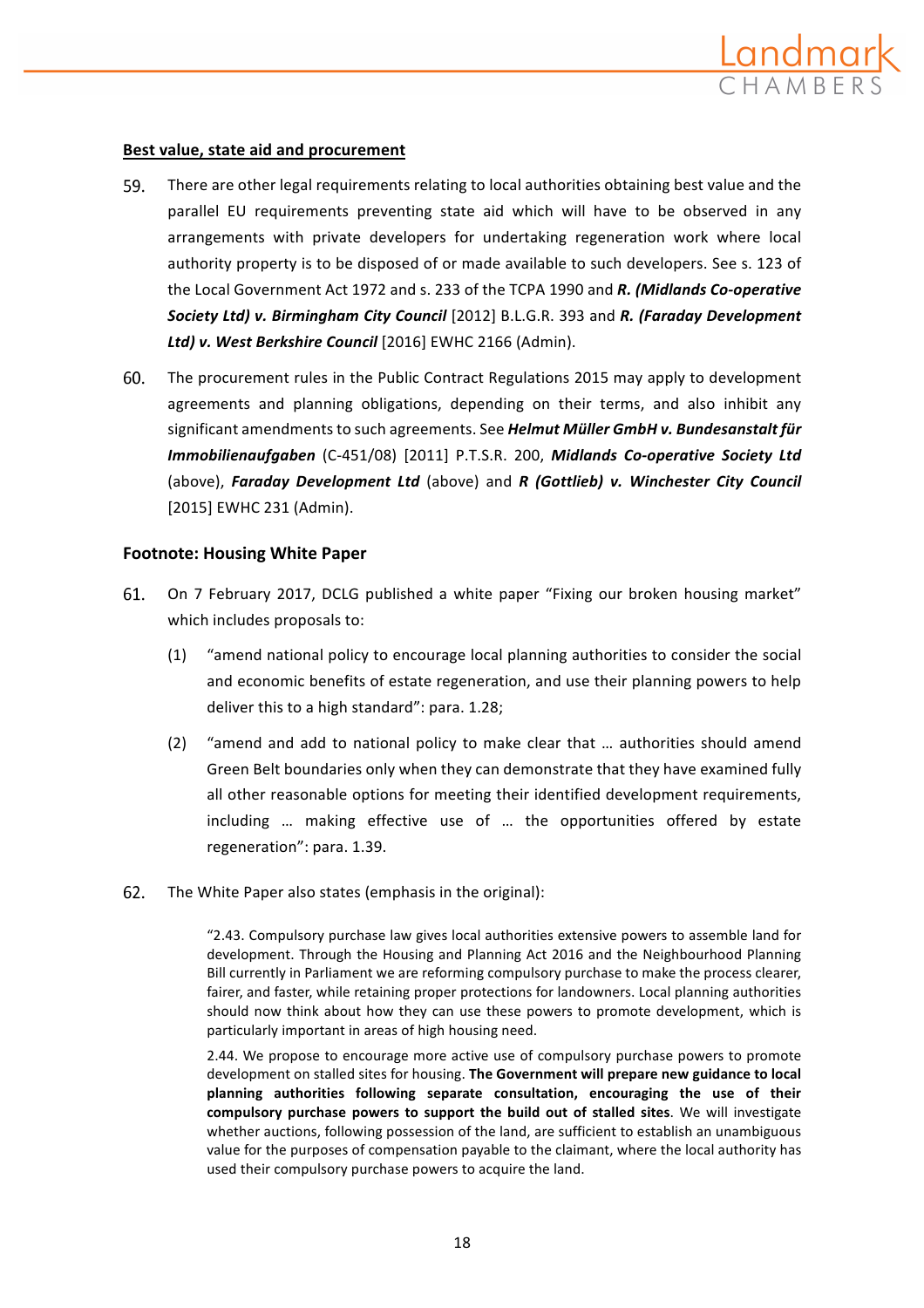

2.45 In addition, the Homes and Communities Agency (HCA), will take a more proactive role on compulsory purchase, by working closely with local authorities, and other parties where appropriate, to use their compulsory purchase powers to support the development and regeneration of land for housing, where this is consistent with the HCA's objectives and powers. 2.46. We will keep compulsory purchase under review and welcome any representations for

how it can be reformed further to support development."

However, following the General Election 2017, the Queen's Speech contained no proposals 63. to reform CPO powers for housing or any other purposes. All that is proposed in terms of housing is said to be non-legislative in nature, presumably more policy or guidance:

> "Proposals will be brought forward to ban unfair tenant fees, promote fairness and transparency in the housing market, and help ensure more homes are built."

The background briefing notes<sup>14</sup> include at pp. 72-3: 64.

#### "**HOUSING**

#### "Proposals will be brought forward to [...] help ensure more homes are built."

• We have not built enough homes in this country for generations. In order to fix the dysfunctional housing market, we need to build more of the right homes, in the right places, and ensure the housing market works for all parts of our community.

• This will help to tackle the increasing lack of affordability by bringing more properties onto the market. It will slow the rise in housing costs relative to the rise in wages, and help ordinary working people gain better access to this most basic of necessities. It will help more ordinary working families buy an affordable home and will bring the cost of renting down.

• In February we published a Housing White Paper, which proposes end-to-end action across the whole housing system, with measures to:

- release more land for homes where people want to live:
- build the homes we need faster;
- get more people building homes;
- support people who need help now.

• We will deliver the reforms proposed in the White Paper to increase transparency around the control of land, to "free up more land for new homes in the right places, speed up build-out by encouraging modern methods of construction and diversify who builds homes in the country" (p.70).

• We will consult and look to take action to promote transparency and fairness for leaseholders. We will look at the sale of leasehold houses and onerous ground rents, working with property developers, the Competition and Markets Authority and others as outlined in the Housing White Paper.

#### **Key facts**

#### Getting more homes built

• In 2016, the median house price in England was nearly eight times the median earnings – an all time record high.

• Home ownership among 25-34 year-olds in England has fallen from 56% in 2005/06 to 38% in

<u> 1989 - Johann Stoff, fransk politik (f. 1989)</u>

 $14$ www.gov.uk/government/uploads/system/uploads/attachment\_data/file/620838/Queens\_speech\_2017\_backgroun d\_notes.pdf